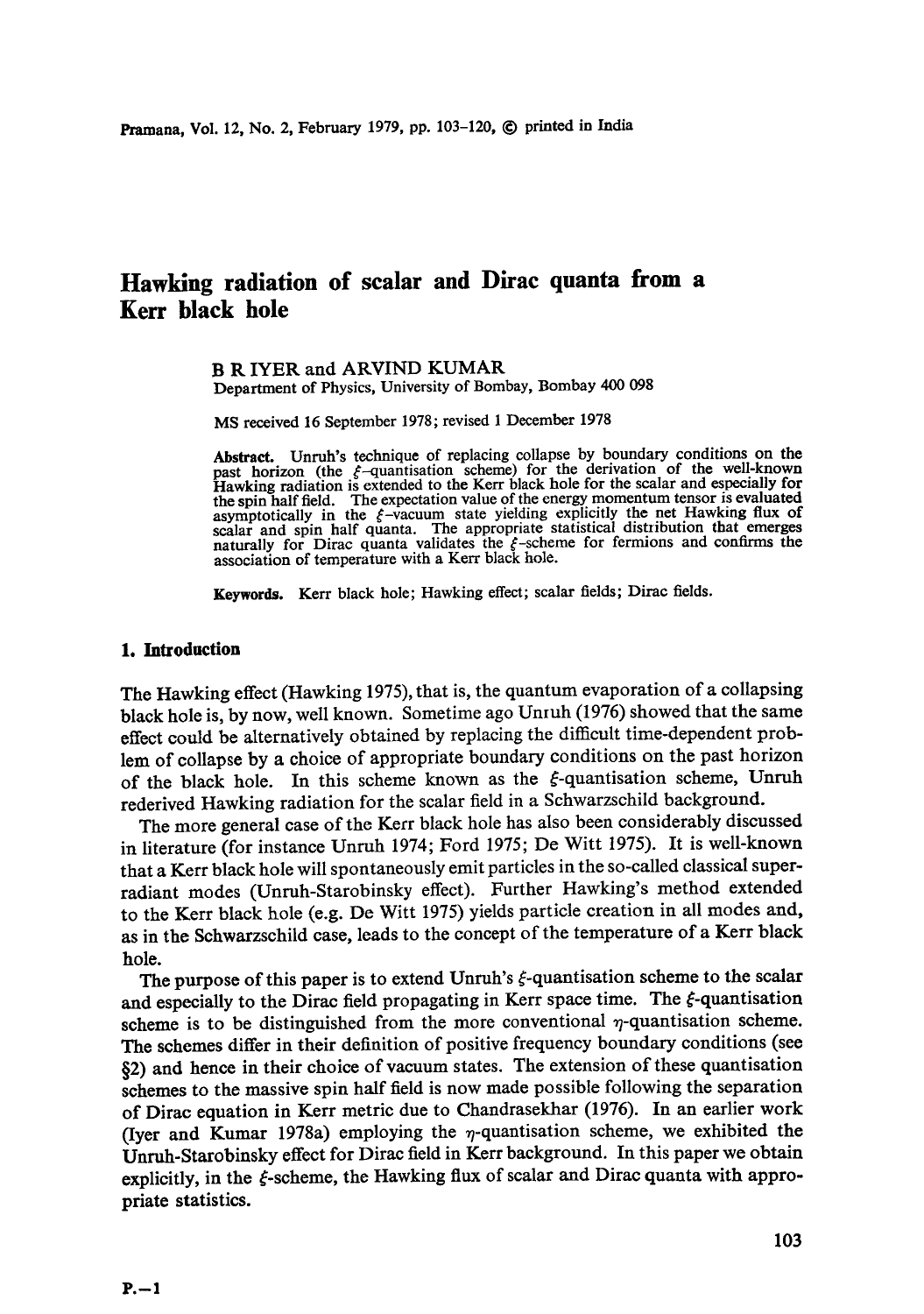#### *104 B R Iyer and Arvind Kumar*

In  $\S$ 2 we briefly review the  $\eta$ -scheme for the scalar field in Kerr metric and then construct the  $\xi$ -modes and exhibit an alternative quantisation scheme. The entire treatment of this section follows closely the work of Unrnh (1976) with straightforward modifications that ensue from the Kerr case. The massive spin half field theory in the  $\xi$ -scheme presented in §§ 3 and 4 is however completely new and, as mentioned above, is a sequel to the work of Chandrasekhar (1976) and our earlier work on the  $\eta$ -scheme. In §4 we evaluate asymptotically the vacuum expectation value of the energy-momentum tensor. The  $\xi$ -vacuum is then shown to yield the net Hawking flux of scalar and Dirac quanta which, in the low temperature limit, reduces to the particle creation in the classical superradiant modes.

Units are chosen so that  $\hbar = c = G = k = 1$ The metric signature is  $(+, -, -, -).$ 

#### **2.**  $\xi$ -quantisation in Kerr metric. The scalar field

#### 2.1. *The 7q-quantisation*

The line element for Kerr metric representing the geometry of a rotating black hole of mass M and angular momentum *Ma* is given in the usual Boyer-Lindquist coordinates **by** 

$$
ds^{2} = \left(1 - \frac{2Mr}{|\rho|^{2}}\right) dt^{2} - \frac{|\rho|^{2}}{\Delta} dr^{2} - |\rho|^{2} d\theta^{2}
$$
  
 
$$
- \left[ (r^{2} + a^{2}) \sin^{2} \theta + \frac{2Mr}{|\rho|^{2}} a^{2} \sin^{4} \theta \right] d\phi^{2} + \frac{4Mr}{|\rho|^{2}} a \sin^{2} \theta d\phi dt;
$$
  
\(\Delta = r^{2} + a^{2} - 2Mr, \quad \rho = r + i a \cos \theta. \tag{1}

The metric is singular for  $\rho=0$  and  $\triangle=0$ . The singularity at  $\triangle=0$ , however, is a co-ordinate singularity and occurs at

$$
r = r_{\pm} \equiv M \pm (M^2 - a^2)^{1/2} \quad (a < M).
$$

The greater solution  $r=r_{+}$  defines the outer horizon of the Kerr black hole. The co-ordinate singularities can be removed by transformations analogous to the Eddington-Finkelstein transformations or by Kruskal-like transformations (Boyer and Lindquist 1967, Carter 1968). The singularity at  $r=r_{+}$  can be removed by choosing for example,

$$
u = t - r',\tag{2a}
$$

$$
v = t + r',\tag{2b}
$$

$$
\phi^+ = \phi - at/(r_+^2 + a^2) \equiv \phi - \Omega t, \qquad (2c)
$$

where 
$$
(dr'/dr) = (r^2 + a^2)/\triangle
$$
; as  $r \to \infty$ ,  $r' \to \infty$ ; as  $r \to r_+$ ,  $r' \to -\infty$ ,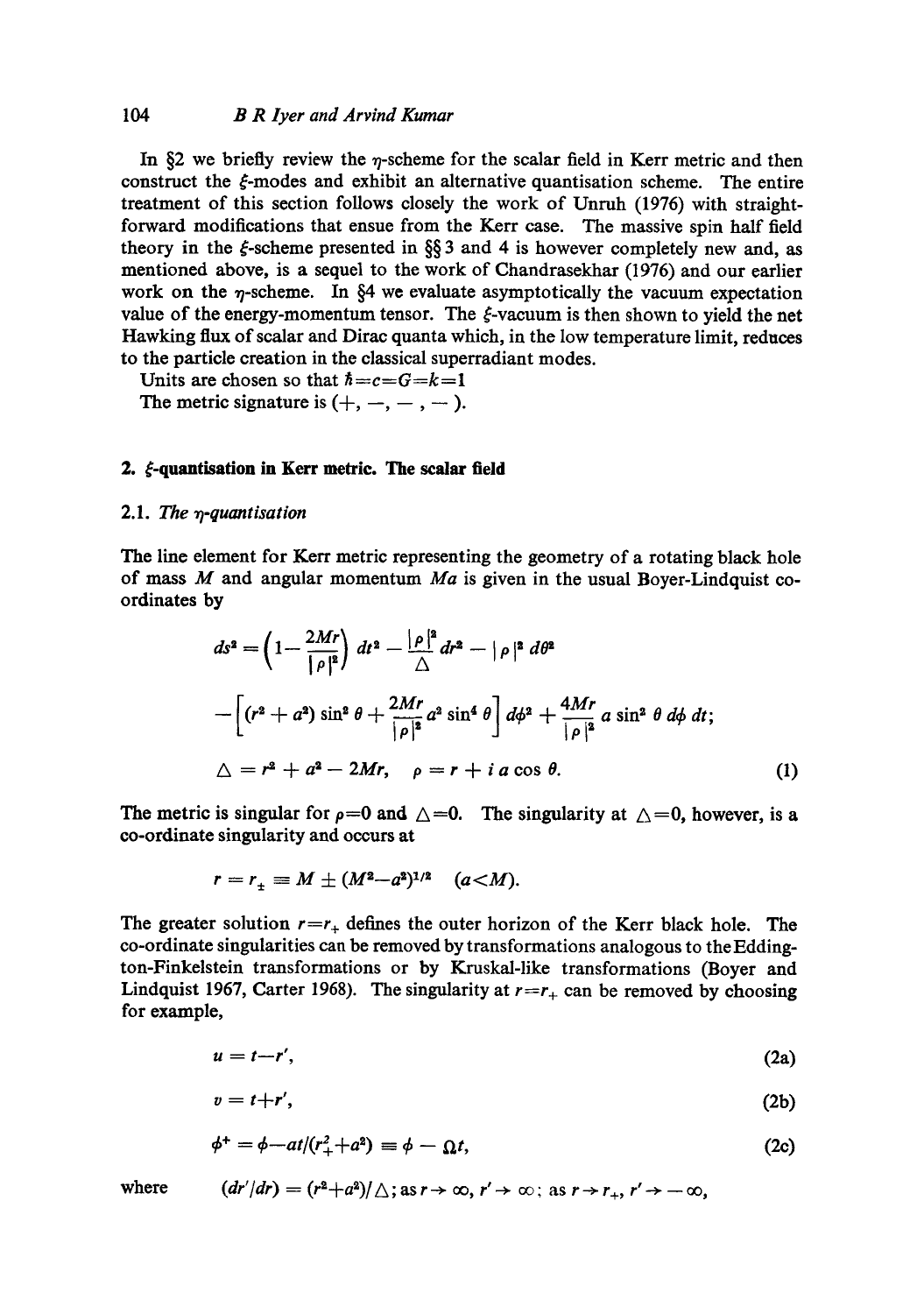and  $\Omega = a/(r_+^2+a^2)$  is the frequency of dragging of inertial frames at the horizon. The expression for the line element in these co-ordinates is lengthy (Carter 1972) and need not be given here. As in the Schwarzschild case one introduces the Kruskal like co-ordinates

$$
U = -4 M \exp(-(\kappa_+ u)), \tag{3a}
$$

$$
V = 4 M \exp{(\kappa_+ v)}
$$

where 
$$
\kappa_+ = (r_+ - r_-)/2 (r_+^2 + a^2)
$$
, (3b)

and employs them to construct the maximal extension of the Kerr metric. This extension is far more complicated than for the Schwarzschild  $(a=0)$  solution. Note however that from (3a)  $U<0$ ; the extended manifold contains besides this region another exterior region with  $U>0$  as in the Schwarzschild case. We make use of this extended U-plane for the construction of  $\xi$ -modes later.

The generally covariant scalar equation for a particle of mass  $\mu$  is:

$$
\frac{1}{\sqrt{-g}}\frac{\partial}{\partial x^{\alpha}}\left((-g)^{\frac{1}{2}}g^{\alpha\beta}\frac{\partial\phi}{\partial x^{\beta}}\right)+\gamma R\phi+\mu^{2}\phi=0,
$$
\n(4)

where R is the curvature scalar and  $\gamma$  is any constant. [For  $\mu=0$   $\gamma=\frac{1}{6}$  the equation is conformally invariant]. In the exterior region which is of interest in our discussion here,  $R=0$  and (4) reduces to the scalar equation with 'minimal coupling' ( $\gamma=0$ ). The asymptotic energy momentum tensor  $(\S 4)$  is also the same in the two cases. The curvature scalar term, therefore, need not be considered in the subsequent discussion.

The conserved current is

$$
J_{\mu} = \frac{1}{2i} (\phi_{1,\mu}^* \phi_2 - \phi_1^* \phi_{2,\mu}), \tag{5}
$$

which yields a time-independent inner product for any two solutions  $\phi_1$  and  $\phi_2$ :

$$
\langle \phi_2, \phi_1 \rangle = \frac{1}{2i} \int (-g)^{\frac{1}{2}} g^{t\alpha} (\phi_{s,a}^* \phi_1 - \phi_{s}^* \phi_{1,a}) d^3 x. \tag{6}
$$

In Kerr metric the solution of(4) is given by (Ford 1975)

$$
\phi(\omega, m, \lambda, \epsilon; x) = \frac{\exp - (i\omega t) \exp (im\phi) S(\omega, m, \lambda; \theta) R(\omega, m, \lambda, \epsilon; r)}{(r^2 + a^2)^{1/2}},
$$
 (7)

where  $\lambda$  is a separation constant and  $\epsilon = I$ , II distinguishes the two types of solutions. The two types are characterised by the behaviour of the radial solutions near the horizon and at infinity.

$$
R(\omega, m, \lambda, I; r) \rightarrow \frac{1}{(2\pi |k|)^{1/2}} \begin{cases} \exp-(ikr') + A_1(\omega, m, \lambda) \exp(ikr'), & r' \rightarrow \infty, \\ B_1(\omega, m, \lambda) \exp(-i\tilde{\omega}r'), & r' \rightarrow -\infty, \end{cases}
$$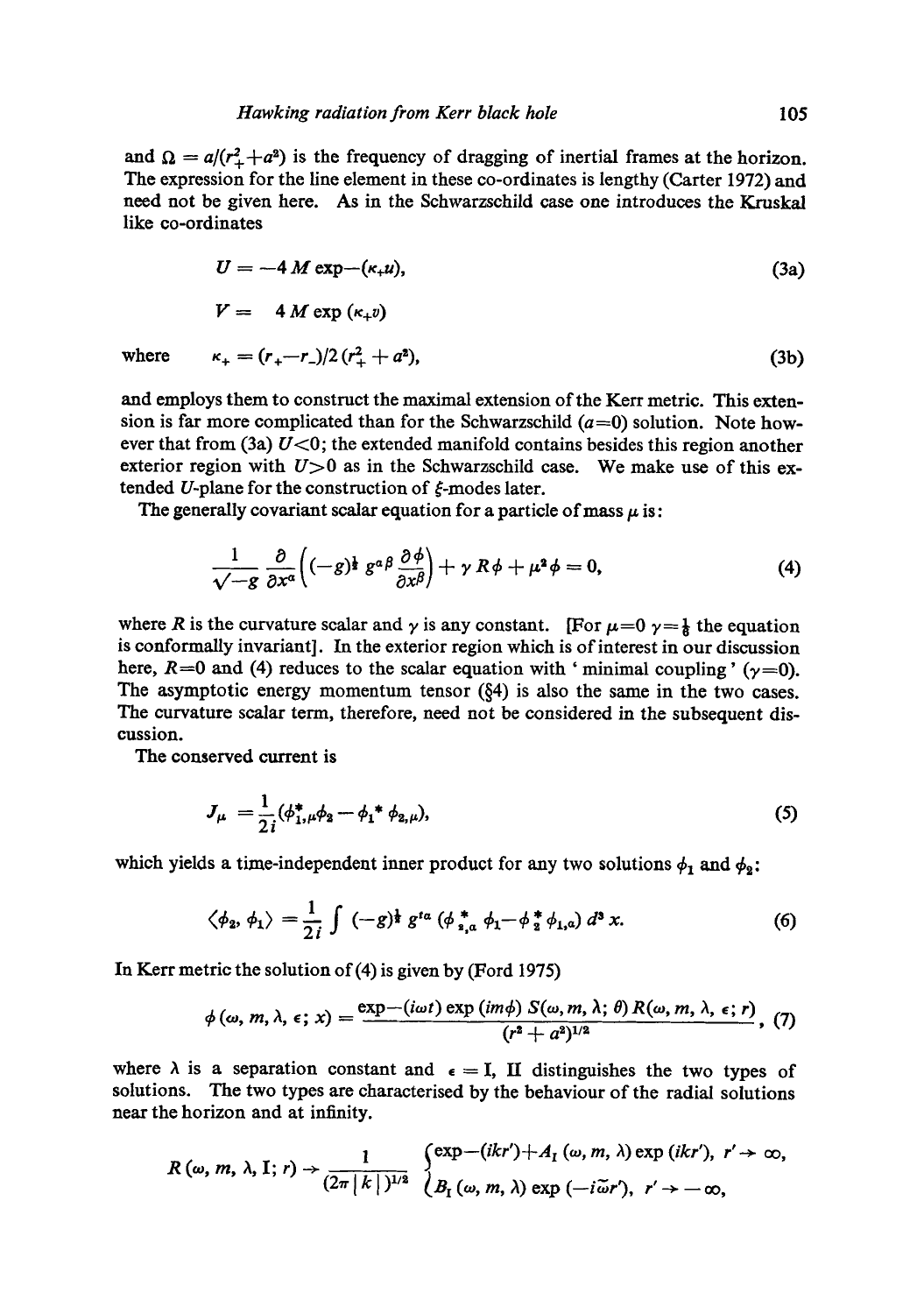*B R lyer and Arvind Kumar* 

$$
R(\omega, m, \lambda, \Pi; r) \rightarrow \frac{1}{(2\pi |\tilde{\omega}|)^{1/2}} \begin{cases} B_{\Pi}(\omega, m, \lambda) \exp (ikr'), r' \rightarrow \infty, \\ \exp(i\tilde{\omega}r') + A_{\Pi}(\omega, m, \lambda) \exp(-i\tilde{\omega}r'), r' \rightarrow -\infty, \end{cases}
$$

where  $k = \omega (1-\mu^2/\omega^2)^{1/2}, \ \tilde{\omega} = \omega - m \ \Omega.$ 

The angular solutions satisfy the orthogonality condition:

$$
\int d\Omega \ S^*(\omega, m, \lambda; \theta) \ S(\omega, m, \lambda'; \theta) = \delta_{\lambda \lambda'}.
$$
 (9)

(8)

By construction of wave packets it is easily seen that the type I wave moves in from infinity in the distant past and in the remote future consists of a localised ingoing wave at the horizon and an outgoing wave at infinity. Type II solution is an unphysical wave that comes out of the past horizon of the black hole and in the distant future consists of two pieces; one ingoing at the horizon and the other outgoing at infinity.

The Wronskian relation following from the equation for  $R$  gives:

$$
1 - |A_1(\omega, m, \lambda)|^2 = \frac{\widetilde{\omega}}{k} |B_1(\omega, m, \lambda)|^2,
$$
 (10a)

$$
k B_{\text{II}}(\omega, m, \lambda) = \tilde{\omega} B_{\text{I}}(\omega, m, \lambda). \tag{10b}
$$

It is easy to verify that the above solutions satisfy the following orthogonality relations with respect to the inner product given by (6)

$$
\langle \phi(\omega, m, \lambda, \epsilon), \phi(\omega', m', \lambda', \epsilon') \rangle = \kappa(\omega, m, \lambda, \epsilon) \, \delta(\omega - \omega') \, \delta_{mm'} \, \delta_{\lambda \lambda'} \, \delta_{\epsilon \epsilon'}
$$
 (11a)

$$
\langle \phi^*(\omega,m,\lambda,\epsilon),\phi^*(\omega',m',\lambda',\epsilon') \rangle = -\kappa(\omega,m,\lambda,\epsilon) \delta(\omega-\omega') \delta_{mm'} \delta_{\lambda\lambda'} \delta_{\epsilon\epsilon'}
$$
 (11b)

$$
\langle \phi(\omega, m, \lambda, \epsilon), \phi^*(\omega', m', \lambda', \epsilon') \rangle = 0; \ \kappa(\omega, m, \lambda, \epsilon) \kappa(\omega', m', \lambda', \epsilon') = 1 \qquad (11c)
$$

where the notation is

$$
\kappa(\omega, m, \lambda, \epsilon) = +1 \text{ for } \epsilon = I, \quad \omega > \mu,
$$
  
and  $\epsilon = II, \quad \tilde{\omega} > 0, |\omega| > \mu,$   

$$
= -1 \text{ for } \epsilon = I, \quad \omega < -\mu,
$$
  
and  $\epsilon = II, \quad \tilde{\omega} < 0, |\omega| > \mu.$  (12)

Notice the important point that for type II modes the sign of the norm is determined not by  $\omega$  but by  $\tilde{\omega}$ . In other words for waves originating from the past horizon of the black hole the effective frequency is  $\tilde{\omega}$  and not  $\omega$ . This fact is responsible for many a characteristic *difference* of the Kerr black hole from the Schwarzschild case.

The above treatment is evidently the same for both the exterior regions of the extended Kerr manifold. We now introduce a label  $(+, -)$  to indicate the sector

106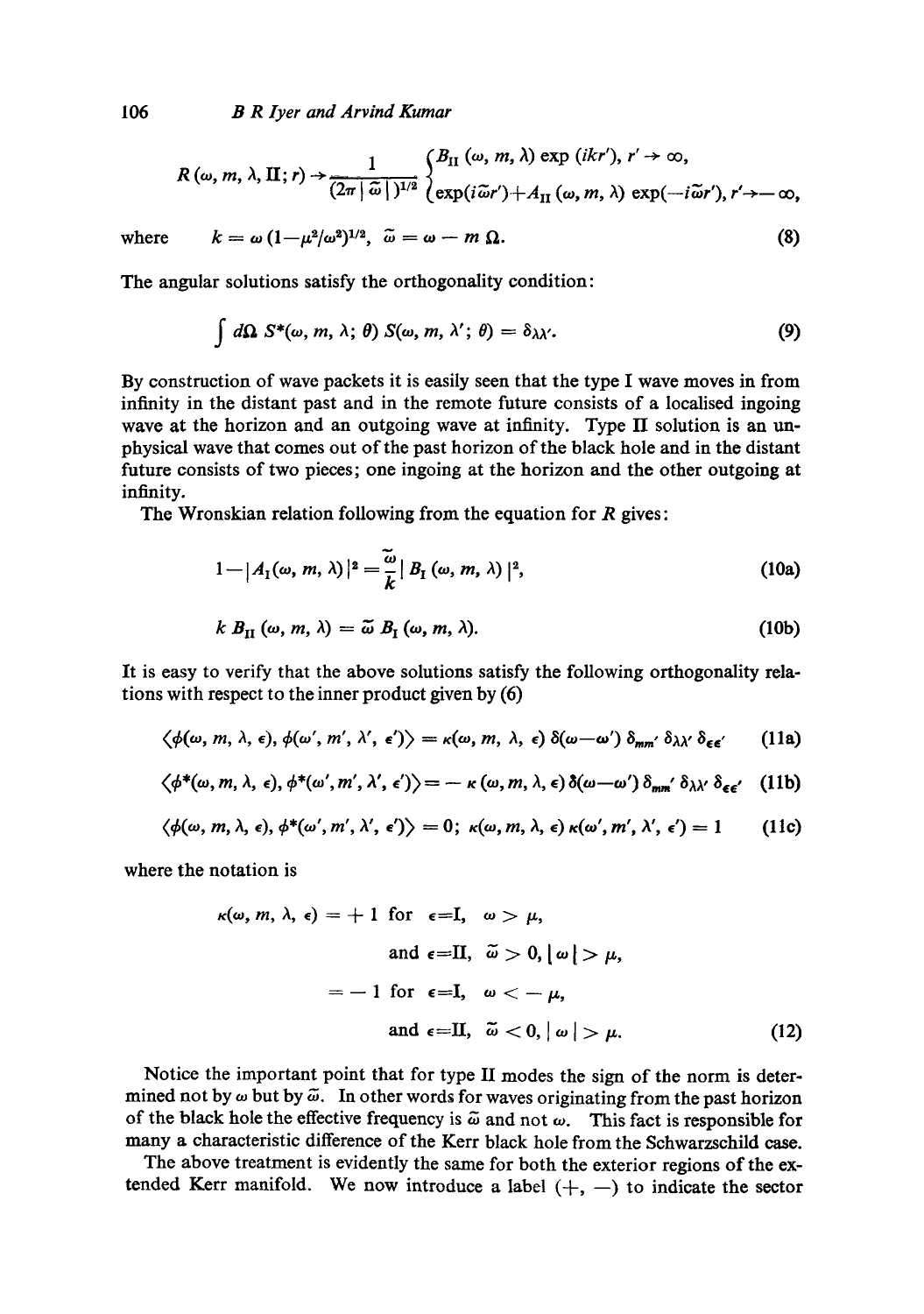where the solution is restricted. The  $(+)$  indicates the usual exterior region  $(U<0)$ and  $(-)$  indicates the other exterior region  $(U>0)$ . The two regions have opposite time directions as in the Schwarzschild case and therefore  $\kappa = +1$ , for example, corresponds to a negative frequency mode in the  $(-)$  region and hence to a negative norm. We then define the generalised inner product for the extended manifold  $(-\infty < U < \infty)$  by

$$
(\phi_1, \phi_2) \equiv \langle \phi_{1+}, \phi_{2+} \rangle - \langle \phi_{1-}, \phi_{2-} \rangle, \tag{13}
$$

where  $\phi_{1\pm}$  ( $\phi_{2\pm}$ ) is the restriction of  $\phi_1$  ( $\phi_2$ ) to the ( $\pm$ ) regions. As we shall see, the introduction of the generalised inner product (both for the scalar and spin half case) facilitates an elegant treatment of the  $\xi$ -quantisation scheme.

An arbitrary solution of the scalar equation in the extended manifold can be expanded as,

$$
\Phi = \sum_{m,\lambda,\epsilon} \int d\omega \left[ a_{+}(\omega, m, \lambda, \epsilon) \phi_{+}(\omega, m, \lambda, \epsilon; x) \right. \n+ b_{+}^{\dagger}(\omega, m, \lambda, \epsilon) \phi_{+}^{*}(\omega, m, \lambda, \epsilon; x) \right] \n+ \sum_{m,\lambda,\epsilon} \int d\omega \left[ a_{-}(\omega, m, \lambda, \epsilon) \phi_{-}^{*}(\omega, m, \lambda, \epsilon; x) \right. \n+ b_{-}^{\dagger}(\omega, m, \lambda, \epsilon) \phi_{-}(\omega, m, \lambda, \epsilon; x) \right]. \tag{14}
$$

The first (second) term obviously contributes in the  $+(-)$  regions only. Using the orthogonality of modes, (11), (13), we get:

$$
a_{+} (\omega, m, \lambda, \epsilon) = (\phi_{+}(\omega, m, \lambda, \epsilon), \Phi); \kappa = +1,
$$
  
\n
$$
b_{+}^{\dagger} (\omega, m, \lambda, \epsilon) = - (\phi_{+}^{\dagger} (\omega, m, \lambda, \epsilon), \Phi); \kappa = +1,
$$
  
\n
$$
a_{-} (\omega, m, \lambda, \epsilon) = (\phi_{-}^{\dagger} (\omega, m, \lambda, \epsilon), \Phi); \kappa = +1,
$$
  
\n
$$
b_{-}^{\dagger} (\omega, m, \lambda, \epsilon) = - (\phi_{-} (\omega, m, \lambda, \epsilon), \Phi); \kappa = +1.
$$
 (15)

The Lagrangian density for the scalar field is

$$
\mathscr{L} = \frac{\sqrt{-g}}{2} (g^{\alpha\beta} \Phi_{,\alpha}^* \Phi_{,\beta} - \mu^2 \Phi^* \Phi). \tag{16}
$$

The conjugate momenta are defined by

$$
\Pi_{\pm} = \pm \frac{\partial \mathcal{L}}{\partial \Phi_{,\epsilon}} = \pm \frac{\sqrt{-g}}{2} g^{\alpha t} \Phi_{,\alpha}^*,
$$
  

$$
\Pi_{\pm}^* = \pm \frac{\partial \mathcal{L}}{\partial \Phi_{,\epsilon}^*} = \pm \frac{\sqrt{-g}}{2} g^{i\beta} \Phi_{,\beta}.
$$
 (17)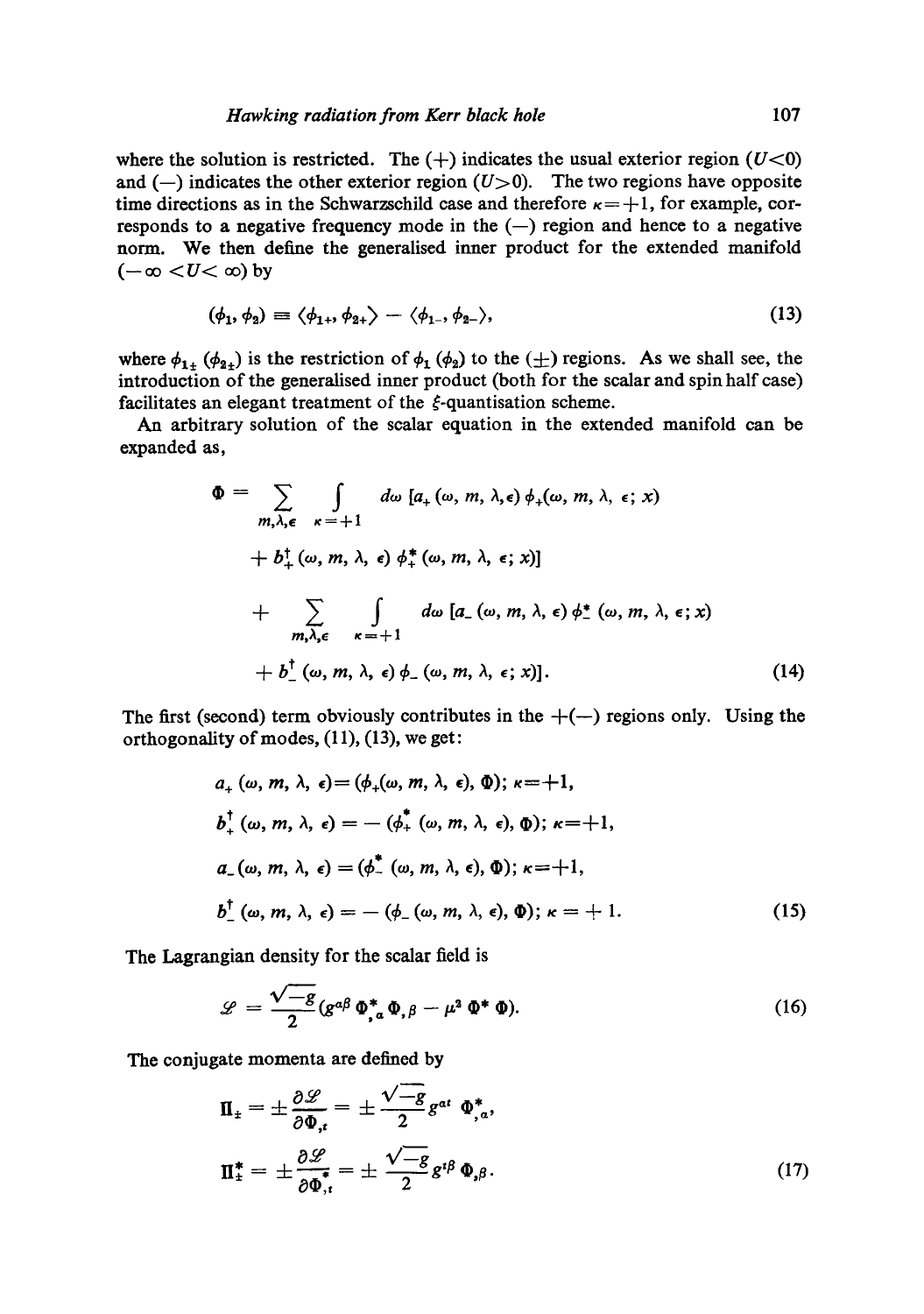The second quantisation is effected by imposing equal time commutation relations  $(t = t')$ :

$$
[\Phi_{\pm}(x), \Phi_{\pm}(x')] = [\Pi_{\pm}(x), \Pi_{\pm}(x')] = [\Phi_{\pm}(x), \Pi_{\pm}^{\dagger}(x')] = 0
$$
  

$$
[\Phi_{\pm}(x), \Pi_{\pm}(x')] = i\delta(x - x').
$$
 (18)

and similarly for hermitian conjugates. Using the above commutators we obtain

$$
[a_{\pm}(\omega, m, \lambda, \epsilon), a_{\pm}^{\dagger}(\omega', m', \lambda', \epsilon')] = \delta(\omega - \omega') \delta_{mm'} \delta_{\lambda \lambda'} \delta_{\epsilon \epsilon'}; \ \kappa = +1,
$$
  

$$
[b_{\pm}(\omega, m, \lambda, \epsilon), b_{\pm}^{\dagger}(\omega', m', \lambda', \epsilon')] = \delta(\omega - \omega') \delta_{mm'} \delta_{\lambda \lambda'} \delta_{\epsilon \epsilon'}; \ \kappa = +1.
$$
 (19)

All other commutators vanish. The  $\eta$ -vacuum is defined by

$$
a_{\pm}(\omega, m, \lambda, \epsilon) |0\rangle_{\eta} = b_{\pm}(\omega, m, \lambda, \epsilon) |0\rangle_{\eta} = 0; \ \kappa = +1. \tag{20}
$$

Equation (14), (19), (20) describe the  $\eta$ -quantisation scheme. In this case the positive frequency mode is defined via the Killing vector  $\eta = \partial/\partial t$  which is time-like outside the ' stationary limit '  $[r=M+(M^2-a^2\cos^2\theta)^{1/2}]$ . In simple words it means exp  $(-i\omega t)$   $(\omega > 0)$  is a positive frequency mode for waves originating in the asymptotically flat region. For type II solutions the effective frequency is  $\tilde{\omega}$  and not  $\omega$  as mentioned earlier. Thus for  $\kappa = +1$ ,  $\phi_+$  ( $\phi_+^*$ ) has positive (negative) norm. In contrast, in the other exterior region for  $\kappa = +1$ ,  $\phi^*$  ( $\phi$ ) has positive (negative) norm. This is the basis of the field expansion given by (14).

Quantisation schemes may differ in their choice of normal modes (since this choice is governed by the definition of positive frequency) and therefore in their specification of the vacuum of the field. It turns out that the above  $\eta$ -vacuum refers to a primordial black hole in that it does not give rise to the spontaneous Hawking emission and is therefore not appropriate for a realistic collapse problem. For the Kerr black hole however the  $\eta$ -vacuum does give the Unruh-Starobinsky effect arising due to the rotation of the black hole (Unruh 1974; Ford 1975; Iyer and Kumar 1978a).

As shown by Unruh the collapse problem can be handled alternatively in the framework of the so-called  $\xi$ -quantisation scheme. This scheme differs from the  $n$ -scheme essentially in the definition of positive frequency for modes originating from the past horizon of the black hole (type II solutions). The positive frequency in this case is defined via the vector  $\zeta = \partial/\partial U$ . This means that for type I mode exp  $(-i\omega t)$   $(\omega > 0)$  is still a positive frequency mode but for type II mode the positive frequency solutions behave like  $exp(-i\omega'U)$  ( $\omega' > 0$ ). We next construct these f-modes and exhibit the alternative quantisation scheme. The new vacuum ( $\xi$ -vacuum) will then be shown in  $\S4$  to yield the Hawking radiation.

# 2.2. The  $\xi$ -quantisation

Positive and negative frequency modes can be defined in terms of their analytic properties. The positive (negative) frequency  $\xi$ -mode (for type II) can be characterised as one that is analytic and bounded in the lower (upper) half U-plane (Unruh 1976;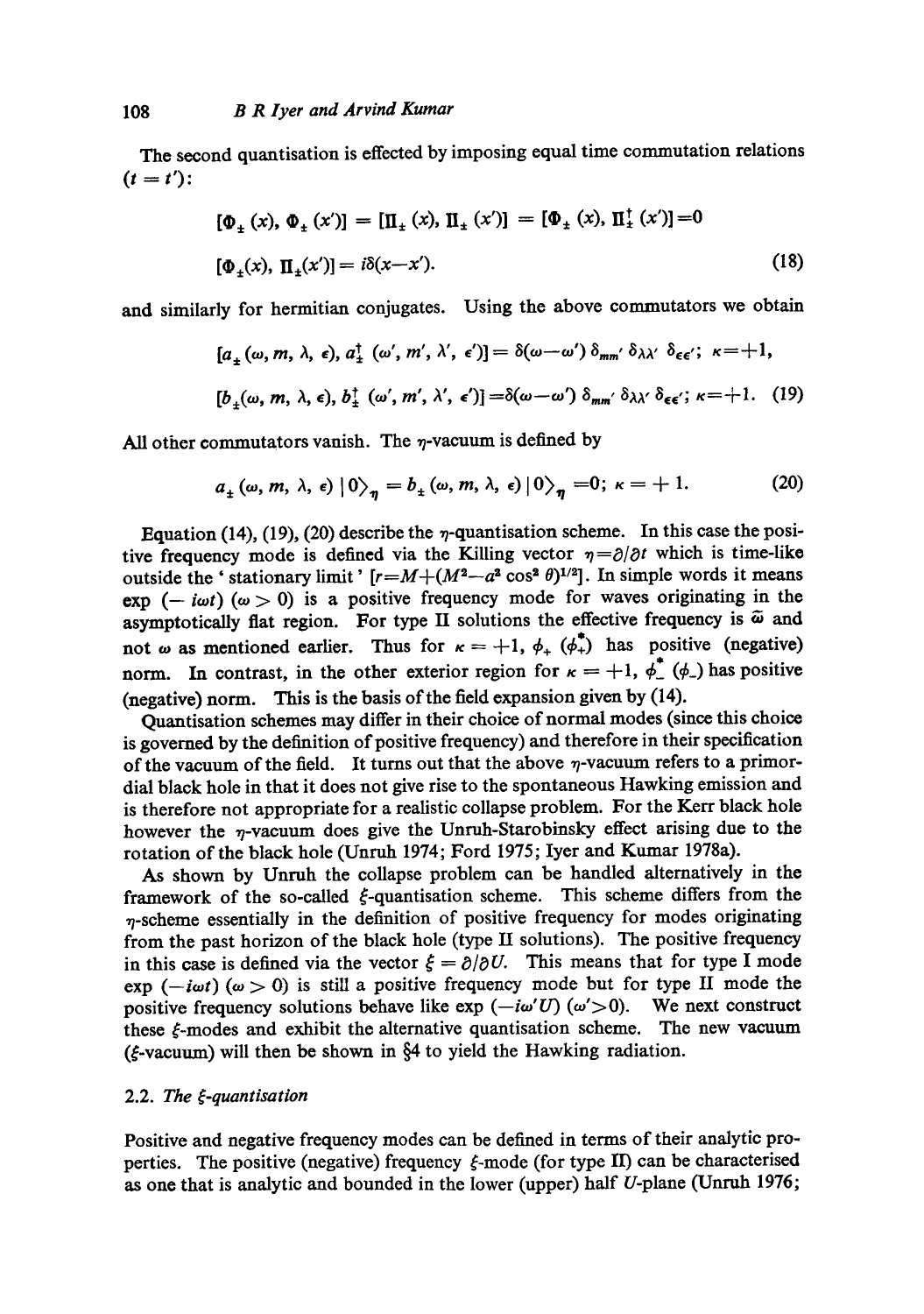Fulling 1977). [For type I the  $\xi$ -mode is the same as the  $\eta$ -mode]. Such modes can be constructed from type II solutions of both the exterior regions. From (7) and (8) near the past horizon the type II  $\eta$ -modes go as

$$
\phi_{\pm} \longrightarrow \frac{\exp\left(-i\omega t\right) \exp\left(im\phi\right) S(\omega, m, \lambda) \exp\left(i\tilde{\omega}r'\right)}{[2\pi|\tilde{\omega}|\left(r_{+}^{2}+a^{2}\right)]^{1/2}}.
$$
 (21)

In terms of Kruskal co-ordinates well-behaved at  $r=r_{+}$ , (2), (3), we have

$$
\phi_{\pm} \longrightarrow \frac{\exp(im\phi^{+}) S(\omega, m, \lambda) \exp\left[(i\tilde{\omega}/\kappa_{+}) \ln\left(\left|U\right|/4M\right)\right]}{\left[2\pi\left|\tilde{\omega}\right|\left(r_{+}^{2}+a^{2}\right)\right]^{1/2}}.
$$
 (22)

To construct a positive frequency  $\xi$ -mode consider

$$
\hat{\phi}(\omega, m, \lambda, \Pi) = \frac{\exp(\pi \tilde{\omega}/2\kappa_{+})}{\left(2 \sinh \frac{\pi |\tilde{\omega}|}{\kappa_{+}}\right)^{\frac{1}{2}}} \phi_{+}(\omega, m, \lambda, \Pi); U < 0,
$$
\n
$$
= \frac{\exp(-\pi \tilde{\omega}/2\kappa_{+})}{\left(2 \sinh \frac{\pi |\tilde{\omega}|}{\kappa_{+}}\right)^{\frac{1}{2}}} \phi_{-}(\omega, m, \lambda, \Pi); U > 0.
$$
\n(23)

On the past horizon this is the restriction near real  $U$  in the lower half  $U$ -plane of the analytic and bounded function that goes as

$$
\sim \frac{\exp\left(-\pi\tilde{\omega}/2\kappa_{+}\right)}{\left(2\sinh\frac{\pi\,|\,\tilde{\omega}\,|}{\kappa_{+}}\right)^{\frac{1}{2}}}\exp\left[(i\tilde{\omega}/\kappa_{+})\ln U\right],\tag{24}
$$

with a cut along the negative real U-axis. Thus  $\hat{\phi}(\omega, m, \lambda, H)$  is a positive frequency  $\epsilon$ -mode *for all values of*  $\tilde{\omega}$ . In the same manner  $\hat{\phi}^*(\omega, m, \lambda, \Pi)$  is the restriction near real  $U$  in the upper-half  $U$ -plane of the function

$$
\sim \frac{\exp\left(-\pi\widetilde{\omega}/2\kappa_{+}\right)}{\left(2\,\sinh\frac{\pi\,|\,\widetilde{\omega}\,|}{\kappa_{+}}\right)^{\frac{1}{2}}}\exp\left[(-i\widetilde{\omega}/\kappa_{+})\ln U\right],\tag{25}
$$

and is therefore a negative frequency  $\xi$ -mode for all  $\tilde{\omega}$ .

The above characterisation of positive frequency mode regards  $U$  as the appropriate ' time co-ordinate' for modes on the past horizon. The physical justification for this choice has been discussed by Unruh on the basis of particle-detector models. This analysis indicates that a freely falling detector near the horizon will respond to the presence of positive frequency modes related to the 'time co-ordinate'  $U$  (and not t), that is to  $\xi$ -modes.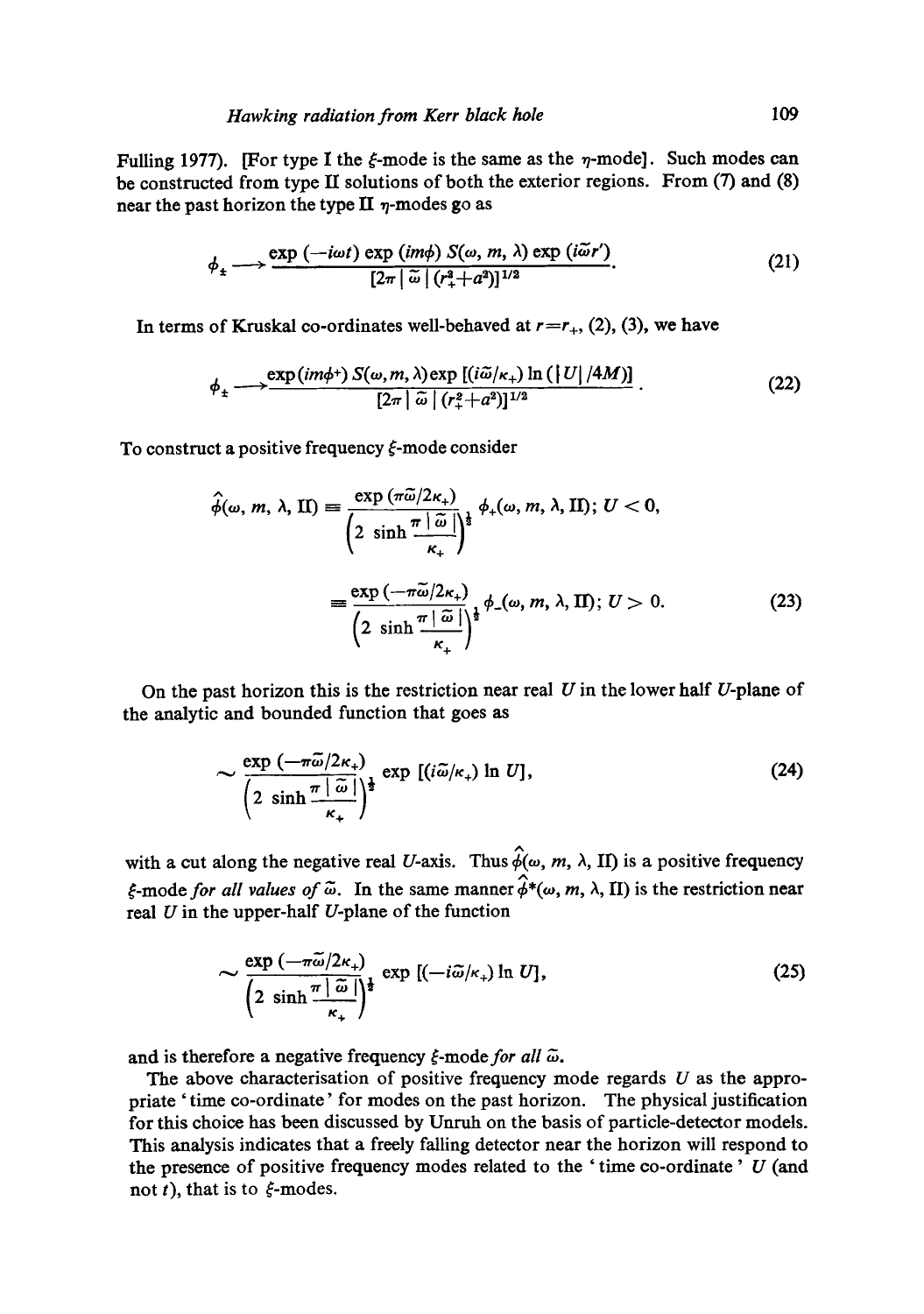It is easy to verify that the above  $\xi$ -modes satisfy the following orthonormality relations with respect to the generalised inner product (13).

$$
(\hat{\phi}(\omega, m, \lambda, \Pi), \hat{\phi}(\omega', m', \lambda', \Pi) = \delta(\omega - \omega') \, \delta_{mm'} \, \delta_{\lambda \lambda'}; \, \kappa = \pm 1, \tag{26a}
$$

$$
(\hat{\phi}^*(\omega, m, \lambda, \Pi), \hat{\phi}^*(\omega', m', \lambda', \Pi) = -\delta(\omega - \omega')\delta_{mm'}\delta_{\lambda\lambda'}; \kappa = \pm 1, \qquad (26b)
$$

$$
(\widehat{\phi}(\omega, m, \lambda, \Pi), \widehat{\phi}^*(\omega', m', \lambda', \Pi)) = 0; \quad \kappa = \pm 1. \tag{26c}
$$

Thus the norm of a positive (negative) frequency  $\xi$ -mode is positive (negative). An arbitrary field solution over the extended manifold can now be expanded alternatively as,

$$
\Phi = \sum_{m,\lambda} \int d\omega \, [a_{+}(\omega, m, \lambda, I) \phi_{+}(\omega, m, \lambda, I; x) \n+ b_{+}^{\dagger}(\omega, m, \lambda, I) \phi_{+}^{*}(\omega, m, \lambda, I; x) + a_{-}(\omega, m, \lambda, I) \phi_{-}^{*}(\omega, m, \lambda, I; x) \n+ b_{-}^{\dagger}(\omega, m, \lambda, I) \phi_{-}(\omega, m, \lambda, I; x) \n+ \sum_{m,\lambda} \int d\omega \, [\hat{a}(\omega, m, \lambda, II) \hat{\phi}(\omega, m, \lambda, II; x) \n+ \hat{b}^{\dagger}(\omega, m, \lambda, II) \hat{\phi}^{*}(\omega, m, \lambda, II; x) \qquad (27)
$$

Note that for type I, the  $\xi$ -expansion is the same as the  $\eta$ -expansion. Using the orthonormality of the  $\xi$ -modes (26), we obtain

$$
\hat{a}(\omega, m, \lambda, \Pi) = (\hat{\phi}(\omega, m, \lambda, \Pi), \Phi); \ \kappa = \pm 1. \tag{28a}
$$

$$
\hat{b}^{\dagger}(\omega, m, \lambda, \Pi) = -(\hat{\phi}^*(\omega, m, \lambda, \Pi), \Phi); \ \kappa = \pm 1. \tag{28b}
$$

Using (13), (23) and (15) we get:

$$
\hat{a}(\omega, m, \lambda, \Pi) = p(\tilde{\omega})a_{+}(\omega, m, \lambda, \Pi) - p(-\tilde{\omega})b_{-}^{\dagger}(\omega, m, \lambda, \Pi); \kappa = +1, \quad (29a)
$$

$$
\hat{b}(\omega, m, \lambda, \text{II}) = p(\omega) b_{+}(\omega, m, \lambda, \text{II}) - p(-\tilde{\omega}) a_{-}^{\dagger}(\omega, m, \lambda, \text{II}); \kappa = +1, \quad (29b)
$$

$$
a(\omega, m, \lambda, \Pi) = p(-\tilde{\omega})a(-\omega, -m, \lambda, \Pi)
$$
  
-  $p(\tilde{\omega}) b^{\dagger}_{+}(-\omega, -m, \lambda, \Pi); \kappa = -1,$  (29c)

$$
\hat{b}(\omega, m, \lambda, \Pi) = p(-\tilde{\omega})b_-(-\omega, -m, \lambda, \Pi)
$$
  
- $p(\tilde{\omega})a_+^{\dagger}(-\omega, -m, \lambda, \Pi); \kappa = -1,$  (29d)

where

$$
p(\widetilde{\omega})=\frac{\exp{(\pi\widetilde{\omega}/2\kappa_+)}}{(2\sinh{\pi}|\widetilde{\omega}|\kappa_+)^{1/2}}.
$$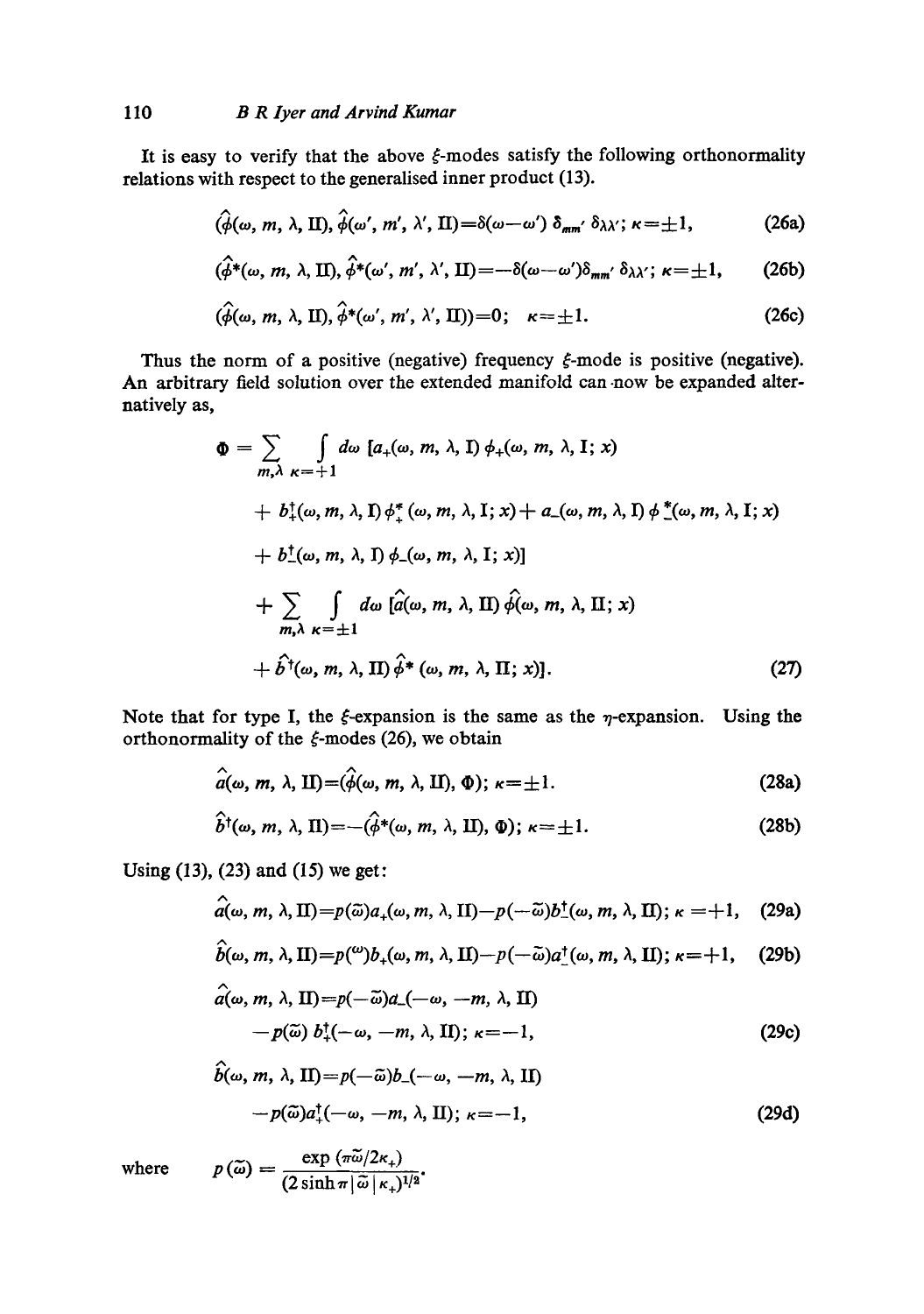From these one readily obtains

 $\sim$ 

$$
[\hat{a}(\omega, m, \lambda, \text{II}), \hat{a}^{\dagger}(\omega', m', \lambda', \text{II})] = \delta(\omega - \omega') \delta_{mm'} \delta_{\lambda \lambda'}; \ \kappa = \pm 1.
$$
  

$$
[\hat{b}(\omega, m, \lambda, \text{II}), \hat{b}^{\dagger}(\omega', m', \lambda', \text{II})] = \delta(\omega - \omega') \delta_{mm'} \delta_{\lambda \lambda'}; \ \kappa = \pm 1.
$$
 (30)

All other commutators are zero. The  $\xi$ -vacuum is defined by

$$
a_4(\omega, m, \lambda, I) |0\rangle_{\xi} = b_4(\omega, m, \lambda, I) |0\rangle_{\xi} = 0; \kappa = +1,
$$
  

$$
\hat{a}(\omega, m, \lambda, II) |0\rangle_{\xi} = \hat{b}(\omega, m, \lambda, II) |0\rangle_{\xi} = 0; \kappa = \pm 1.
$$
 (31)

# 3.  $\xi$ -quantisation of Dirac field in Kerr metric

The  $\eta$ -quantisation of Dirac field in Kerr metric was developed in an earlier work (Iyer and Kumar 19783). Here we only quote the relevant results, adapting them to the extended manifold. The Dirac equation in a curved geometry is

$$
\gamma^{\mu}\nabla_{\mu}\psi + i\mu\psi = 0, \qquad (32)
$$

where 
$$
\{\gamma^{\mu}, \gamma^{\nu}\} = 2g^{\mu\nu}.
$$
 (33)

The conserved current

$$
J^{\mu} = \overline{\psi}_1 \gamma^{\mu} \psi_2, \tag{34}
$$

yields a definition of time-independent inner product

$$
\langle \psi_1, \psi_2 \rangle \equiv \int (\sqrt{-g}) \, \bar{\psi}_1 \, \gamma^t \, \psi_2 \, d^3 \, x. \tag{35}
$$

In Chandrasekhar's representation the Dirac wave function in Kerr metric separates into radial and angular parts:

$$
\psi(\omega, m, \lambda, \epsilon; x) = \exp(-i\omega t) \exp(im \phi) \left( \frac{(S^-(\theta) R^-(r))}{(\sqrt{2}) \rho^*}, \frac{S^+(\theta) R^+(r)}{(\sqrt{\Delta})}, -\frac{S^-(\theta) R^+(\rho)}{(\sqrt{\Delta})}, -\frac{S^+(\theta) R^-(r)}{(\sqrt{2}) \rho} \right)^T.
$$
\n(36)

The angular functions  $S^{\pm}(\theta)$  satisfy

$$
\int d\Omega \left[ S^{+*}(\omega, m, \lambda'; \theta) S^{+}(\omega, m, \lambda; \theta) \right]
$$
  
+  $S^{-*}(\omega, m, \lambda'; \theta) S^{-}(\omega, m, \lambda; \theta) = \delta_{\lambda \lambda'}$ . (37)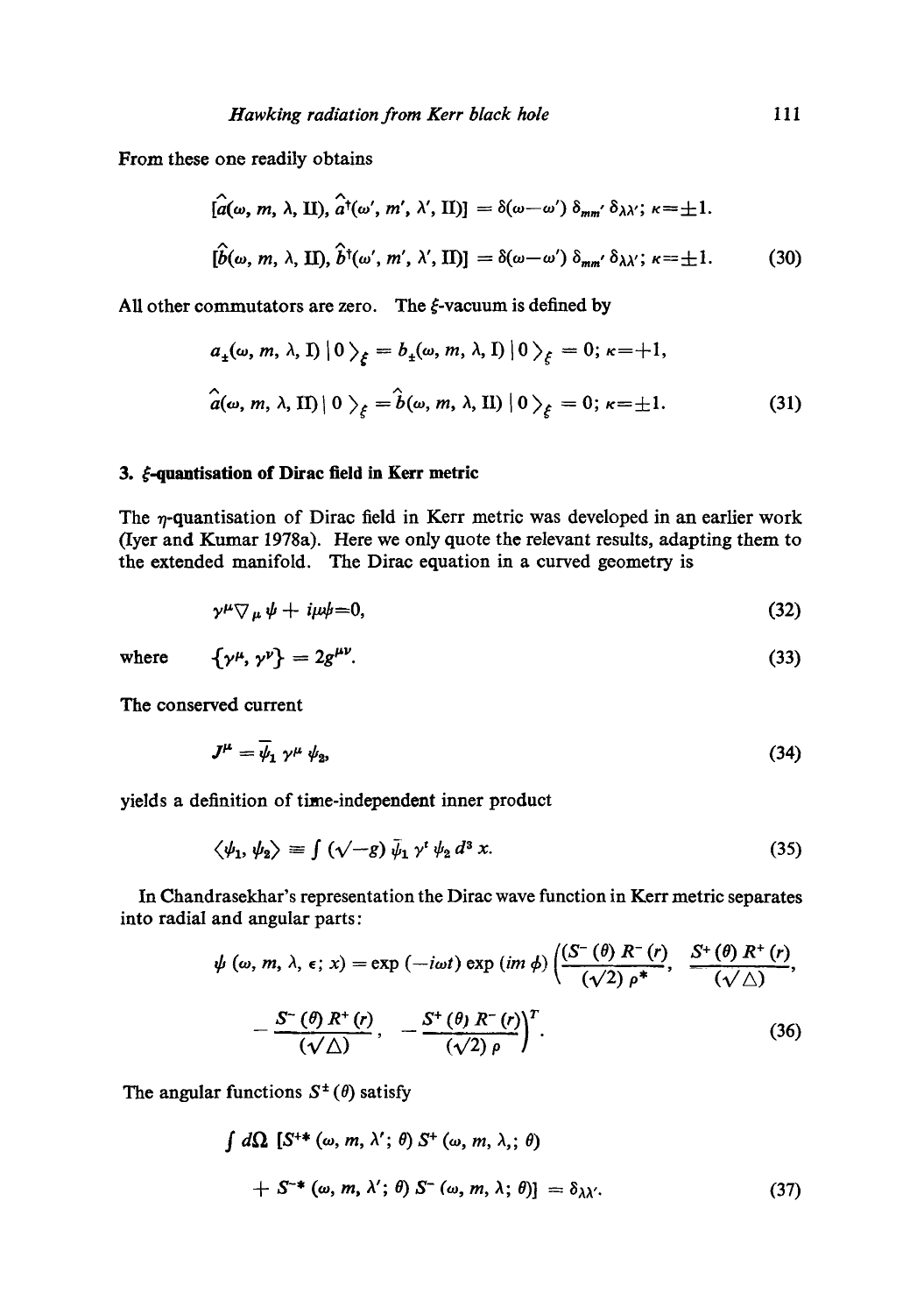The behaviour of  $R^{\pm}(r)$  asymptotically and near the horizon can be obtained from the coupled radial equations for  $R^{\pm}$ . We choose the two linearly independent solutions characterized as below:

$$
R_{\textrm{I}}^{+}(\omega, m, \lambda) \xrightarrow[r \to \infty]{} N_{\textrm{I}} \Big[ \exp(-ia) - \frac{\omega}{\mu} (1 - (1 - \mu^2/\omega^2)^{1/2}) B_{\textrm{I}} \exp(ia) \Big],
$$
  
\n
$$
R_{\textrm{I}}^{+}(\omega, m, \lambda) \xrightarrow[r \to r_{+}]} N_{\textrm{I}} A_{\textrm{I}} \exp(-i\tilde{\omega}r'), \qquad (38a)
$$
  
\n
$$
R_{\textrm{II}}^{+}(\omega, m, \lambda) \xrightarrow[r \to \infty]{} N_{\textrm{II}} \Big[ -\frac{\omega}{\mu} (1 - (1 - \mu^2/\omega^2)^{1/2}) B_{\textrm{II}} \exp(ia) \Big],
$$

$$
R_{\text{II}}^{+}(\omega, m, \lambda) \xrightarrow[r \to r_{+}]{}
$$
  $N_{\text{II}} [\beta^{*} \triangle^{1/2} \exp(i\tilde{\omega}r') + A_{\text{II}} \exp(-i\tilde{\omega}r'],$  (38b)

where 
$$
a = \omega (1 - \mu^2/\omega^2)^{1/2} \left( r' - \frac{\mu^2 M}{\omega^2 - \mu^2} \ln r \right)
$$

$$
\beta = \frac{\lambda + i\mu r_+}{(r_+ - M) - 2i\tilde{\omega} (r_+^2 + a^2)},
$$
  
\n
$$
N_{\rm I} = \left[2\pi \frac{\omega^2}{\mu^2} \left(1 - \frac{\mu^2}{\omega^2}\right)^{1/2} \left(1 - \left(1 - \frac{\mu^2}{\omega^2}\right)^{1/2}\right)\right]^{-1/2},
$$
  
\n
$$
N_{\rm II} = \pi^{-1/2}.
$$

 $R^-$  can be obtained from the coupled radial equations. In terms of wave packets the two modes have a similar interpretation as for the scalar ease. The coefficients in the above solutions satisfy the following ' Wronskian relations':

$$
1 - |B_{\rm I}|^2 = \pi N_{\rm I}^2 |A_{\rm I}|^2, \tag{39a}
$$

$$
\pi N_{\rm I}^2 A_{\rm I} = B_{\rm II}.\tag{39b}
$$

The above solutions form an orthonormal set with respect to the inner product given by (35):

$$
\langle \psi(\omega, m, \lambda, \epsilon), \psi(\omega', m', \lambda', \epsilon') \rangle = \delta(\omega - \omega') \, \delta_{mm'} \, \delta_{\lambda \lambda'} \, \delta_{\epsilon \epsilon'}; \ \kappa = \pm 1 \tag{40}
$$

It is important to note that the Dirac wave has positive-definite norm for all  $\omega$  unlike the scalar wave where a positive (negative) frequency mode has positive (negative) norm. This basic distinction leads to characteristic differences between the sealar and spin half fields, for instance, the ' absence of superradiance' theorem for the spin half field (Unruh 1973; Lee 1977; Martellini and Treves 1977; Iyer and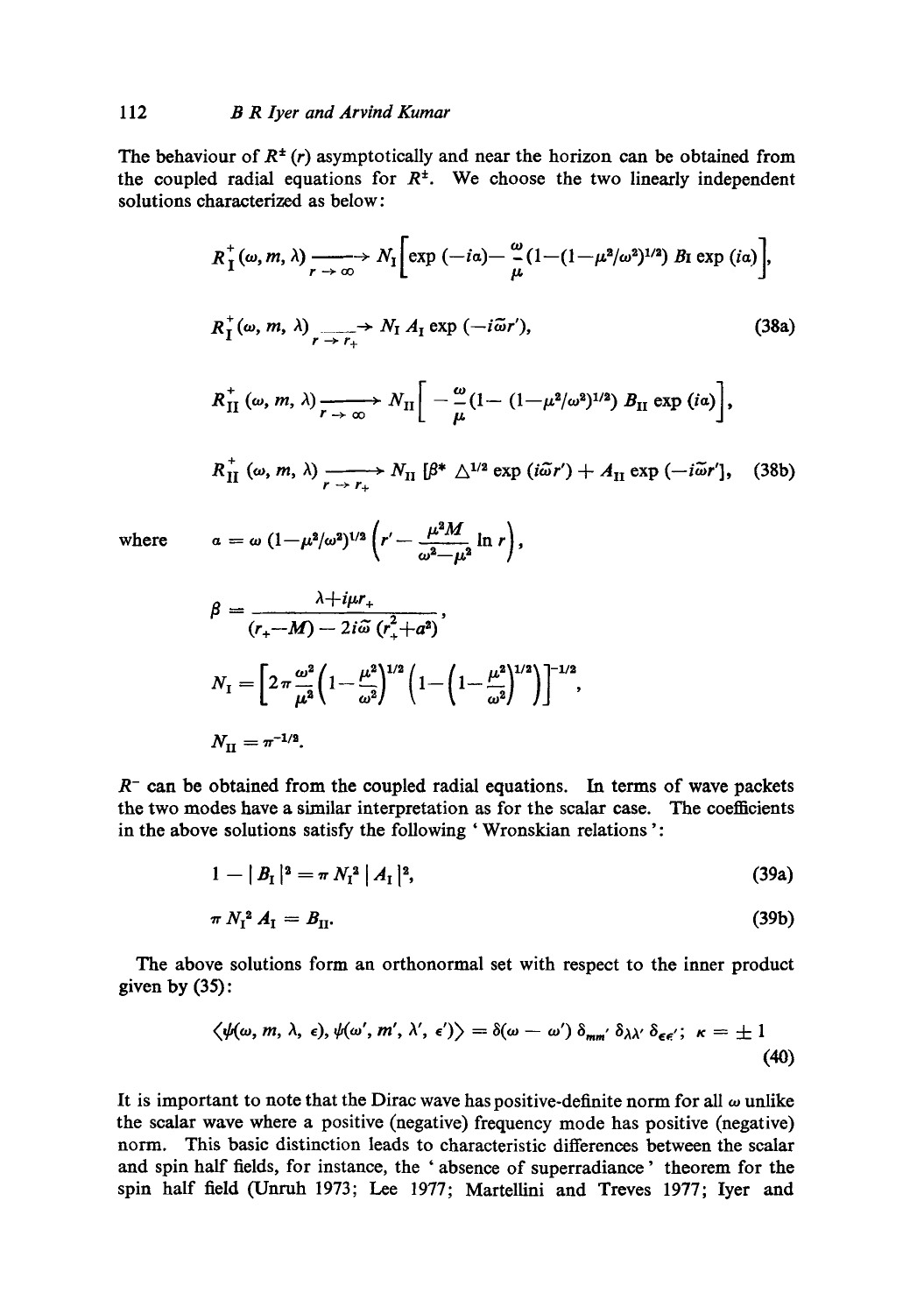Kumar 1978b). We retain this feature of positive-definiteness of norm in the extended manifold also by defining the generalised inner product as:

$$
(\psi_1, \psi_2) \equiv \langle \psi_{1+}, \psi_{2+} \rangle + \langle \psi_{1-}, \psi_{2-} \rangle. \tag{41}
$$

This should be contrasted with the scalar ease where the generalised norm is indefinite (equation (13)).

In the extended manifold an arbitrary Dirac field may be expanded in terms of these  $\eta$ -modes as:

$$
\Psi = \sum_{m,\lambda,\epsilon} \int d\omega \left[ a_+(\omega, m, \lambda, \epsilon) \psi_+(\omega, m, \lambda, \epsilon; x) + b_+^{\dagger}(\omega, m, \lambda, \epsilon) \right]
$$
  

$$
\psi_+(-\omega, -m, \lambda, \epsilon; x) + a_-(\omega, m, \lambda, \epsilon) \psi_-(-\omega, -m, \lambda, \epsilon; x)
$$
  

$$
+ b_-^{\dagger}(\omega, m, \lambda, \epsilon) \psi_-(\omega, m, \lambda, \epsilon; x) \right]
$$
 (42)

From (42), (41), (40)

$$
a_{\pm}(\omega, m, \lambda, \epsilon) = (\psi_{\pm} (\pm \omega, \pm m, \lambda, \epsilon), \Psi); \ \kappa = +1,
$$
 (43a)

$$
b_{\pm}^{\dagger}(\omega, m, \lambda, \epsilon) = (\psi_{\pm}(\mp \omega, \mp m, \lambda, \epsilon), \Psi); \ \kappa = +1. \tag{43b}
$$

The Lagrangian density of the spin-half field is

$$
\mathscr{L} = (-g)^{1/2} \left( i \overline{\Psi} \gamma^{\mu} \nabla_{\mu} \Psi - \mu \overline{\Psi} \Psi \right).
$$
 (44)

The conjugate momenta are defined by

$$
\Pi_{\pm} = \frac{\partial \mathcal{L}}{\partial \Psi_{,\tau}} = (i \sqrt{-g}) \overline{\Psi} \gamma^{\tau}, \qquad (45a)
$$

$$
\Pi_{\pm}^* = 0. \tag{45b}
$$

Field quantisation is effected by imposition of equal-time anti-commutation relations:  $(t = t')$ .

$$
\begin{aligned} \left\{ \Psi_{\pm}^{a}(x), \, \Psi_{\pm}^{b}(x') \right\} &= \left\{ \Pi_{\pm}^{a}(x), \, \, \Pi_{\pm}^{b}(x') \right\} = 0, \\ \left\{ \Pi_{\pm}^{a}(x), \, \, \Psi_{\pm}^{b}(x') \right\} &= i \, \delta(x - x') \delta^{ab}. \end{aligned} \tag{46}
$$

The  $a_{\pm}$ ,  $a_{\pm}^{\dagger}$ ,  $b_{\pm}$ ,  $b_{\pm}^{\dagger}$  are time-independent and (43) and (46) yield

$$
\{a_{\pm}(\omega, m, \lambda, \epsilon), a_{\pm}^{\dagger}(\omega', m', \lambda', \epsilon')\} = \delta(\omega - \omega') \delta_{mm'} \delta_{\lambda \lambda'} \delta_{\epsilon \epsilon'}; \kappa = +1,
$$
  

$$
\{b_{\pm}(\omega, m, \lambda, \epsilon), b_{\pm}^{\dagger}(\omega', m', \lambda', \epsilon')\} = \delta(\omega - \omega') \delta_{mm'} \delta_{\lambda \lambda'} \delta_{\epsilon \epsilon'}; \kappa = +1.
$$
  
(47)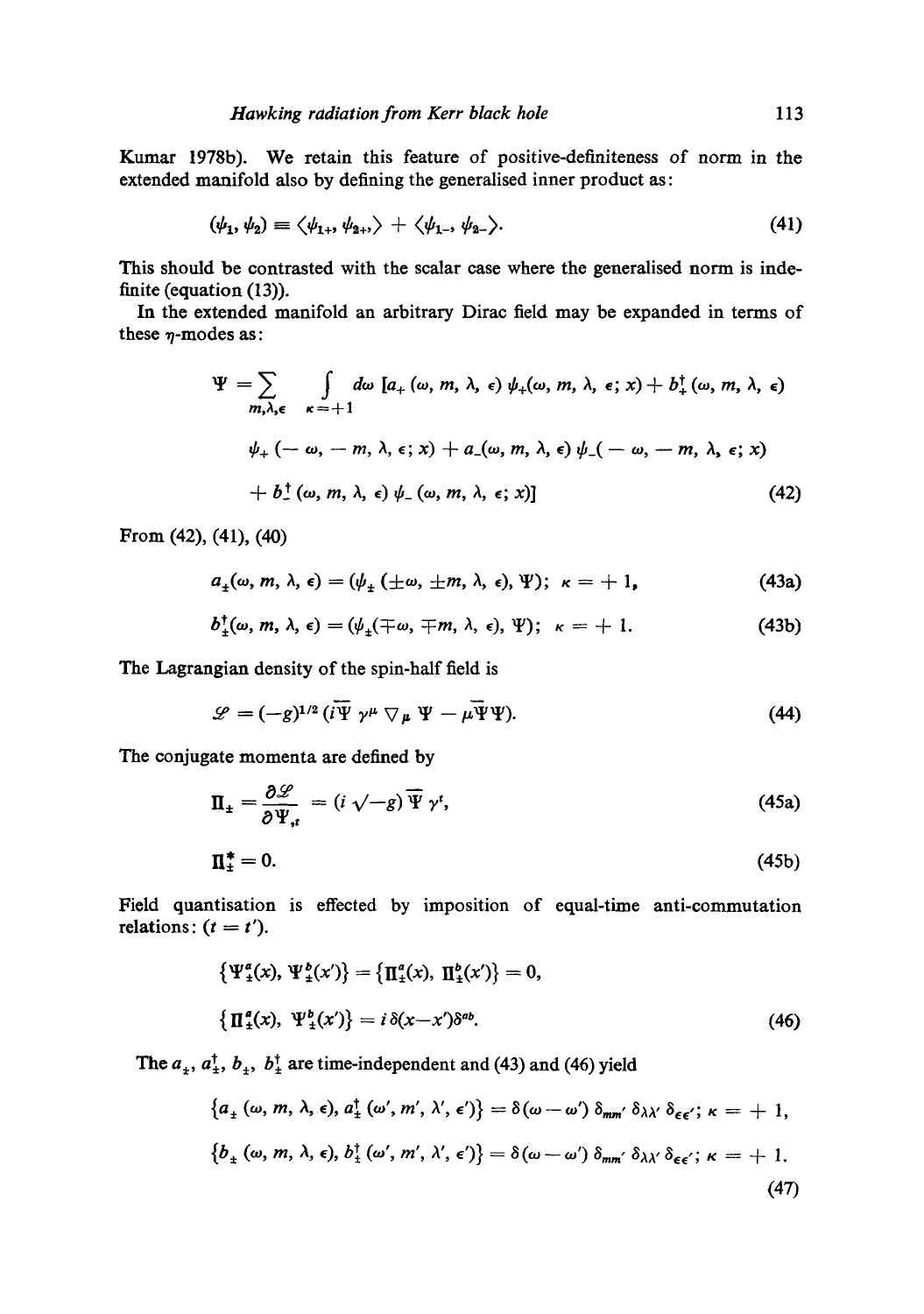All other anti-commutators vanish. The  $\eta$ -vacuum is defined by

$$
a_{\pm}(\omega, m, \lambda, \epsilon) |0\rangle_{\eta} = b_{\pm}(\omega, m, \lambda, \epsilon) |0\rangle_{\eta} = 0; \ \kappa = +1. \tag{48}
$$

The next task is to construct the positive (negative) frequency  $\xi$ -modes appropriate to the spin half field quantisation. Consider

$$
\hat{\psi}_{(1)}\left(\omega, m, \lambda, \Pi\right) \equiv \frac{\exp\left(\pi \tilde{\omega}/2\kappa_{+}\right)}{(2 \cosh \pi \tilde{\omega}/\kappa_{+})^{1/2}} \psi_{+}\left(\omega, m, \lambda, \Pi\right); \quad U < 0,
$$
\n
$$
\equiv \frac{\exp\left(-\pi \tilde{\omega}/2\kappa_{+}\right)}{(2 \cosh \pi \tilde{\omega}/\kappa_{+})^{1/2}} \psi_{-}\left(\omega, m, \lambda, \Pi\right); \quad U > 0.
$$
\n(49)

The reduction of  $\hat{\psi}_{(1)}$  ( $\omega$ ,  $m$ ,  $\lambda$ , II) on the past horizon can be read off directly from (36) and (38). It can then be proved that  $\psi_{(1)}(\omega, m, \lambda, II)$  on the past horizon is the restriction near real  $U$  in the lower half  $U$ -plane the analytic and bounded function

$$
N_{\rm II} \exp\left(im\phi^{+}\right) \exp\left(-\pi\,\tilde{\omega}/2\kappa_{+}\right) \exp\left[(i\,\tilde{\omega}/\kappa_{+})\left(\ln\,U/4m\right)\right] \times
$$
\n
$$
(S^{-}/2^{1/2}\,\rho_{+}^{*},\,S^{+}\,\beta^{*},\,-\,S^{-}\,\beta^{*},\,-\,S^{+}/2^{1/2}\,\rho_{+})^{T} \tag{50}
$$

where  $\rho_+ \equiv r_+ + ia \cos \theta$ 

with a cut along the negative real *U*-axis  $\hat{\psi}_{(1)}$  ( $\omega$ ,  $m$ ,  $\lambda$ , II) is therefore a positive frequency  $\xi$ -mode for the Dirac field for all  $\tilde{\omega}$ .

In a similar manner, to construct a negative frequency  $\xi$ -mode, consider

$$
\hat{\psi}_{(2)}\left(-\omega,-m,\lambda,\Pi\right)\equiv\frac{\exp\left(\pi\,\tilde{\omega}/2\kappa_{+}\right)}{(2\,\cosh\,\pi\,\tilde{\omega}/\kappa_{+})^{1/2}}\,\psi_{+}\left(-\,\omega,-m,\lambda,\Pi\right); U<0
$$

$$
\equiv \frac{-\exp\left(\pi\,\widetilde{\omega}/2\kappa_+\right)}{(2\cosh\,\pi\,\widetilde{\omega}/\kappa_+)^{1/2}}\,\psi_-\left(-\,\omega,\,-\,m,\,\lambda,\,\mathrm{II}\right); U>0. \tag{51}
$$

On the past horizon  $\hat{\psi}_{(2)}(-\omega, -m, \lambda, \Pi)$  can be seen to be the restriction near real U in the upper half  $U$ -plane of the analytic and bounded function that goes as

$$
\sim - (U / |U|) \exp (-\pi \tilde{\omega}/2\kappa_{+}) \exp [(-i \tilde{\omega}/\kappa_{+}) \ln U], \qquad (52)
$$

with a cut along the negative real  $U$ -axis ( $\sim$  stands for constant factors similar to those in (50)).  $\hat{\psi}_{(2)}(-\omega, -m, \lambda, \Pi)$  is therefore a negative frequency  $\xi$ -mode *for all*  $\tilde{\omega}$ . Note that the normalisation factors in (49), (51) have been so chosen that we obtain an orthonormal set of  $\xi$ -modes with respect to the extended inner product (4I).

$$
(\hat{\psi}_{(a)}\,(\omega,\,m,\,\lambda,\,\Pi),\,\hat{\psi}_{(b)}\,(\omega',\,m',\,\lambda',\,\Pi))=\delta\,(\omega-\omega')\,\delta_{mm'}\,\delta_{\lambda\lambda'}\,\delta_{ab};
$$
\n
$$
a,\,b=1,\,2;\,\kappa=\pm\,1.\tag{53}
$$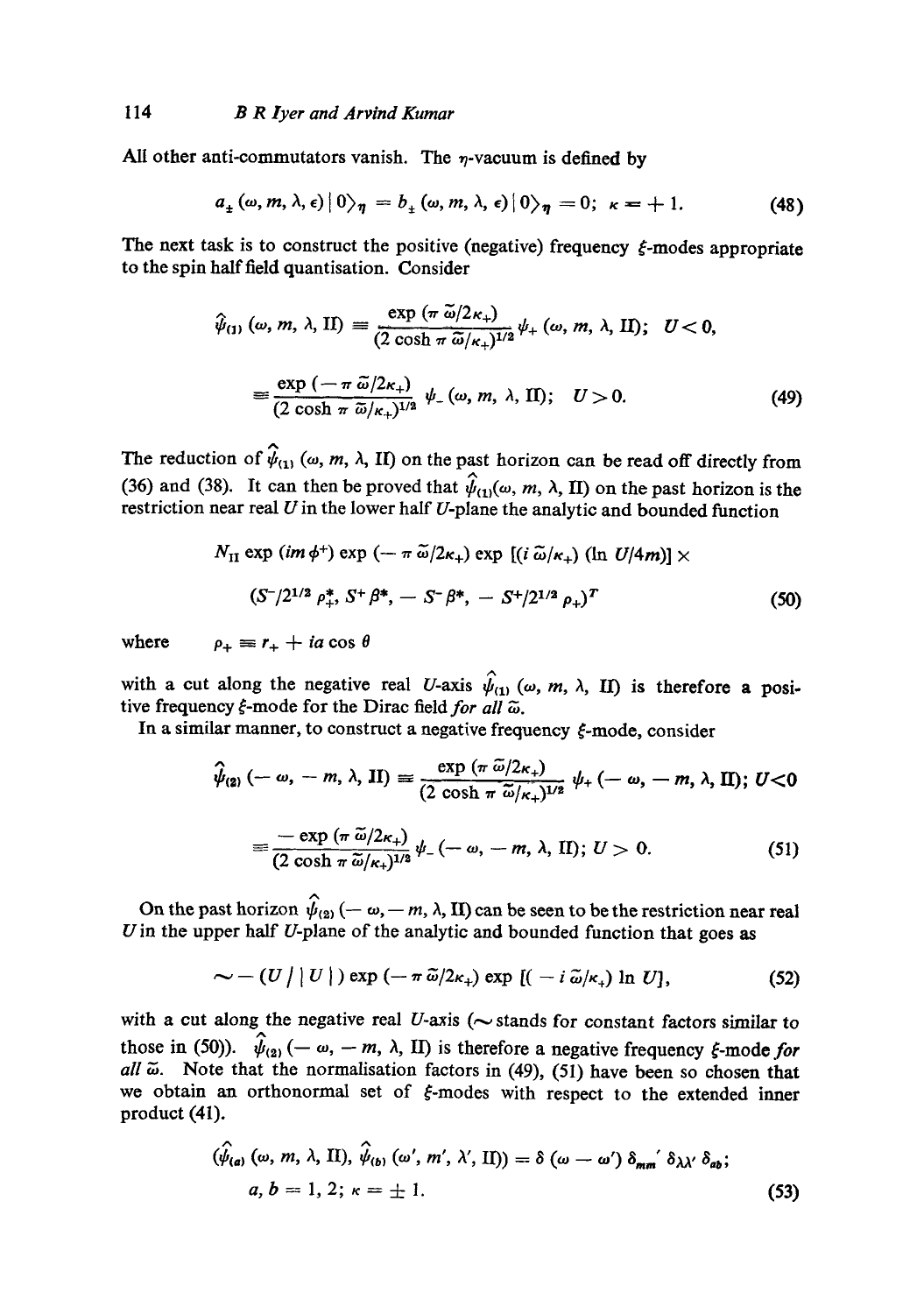It is important to realise that the difference in the normalisation factors here from the scalar ease arises due to the positive-definiteness of norm of the Dirae field.

The  $\xi$ -modes constructed above provide an alternative expansion for an arbitrary Dirae field over the extended manifold:

$$
\Psi = \sum_{m,\lambda} \int d\omega \left[ a_{+}(\omega, m, \lambda, 1) \psi_{+}(\omega, m, \lambda, 1; x) + b_{+}^{\dagger}(\omega, m, \lambda, 1) \psi_{+}(-\omega, m, \lambda, 1; x) \right]
$$
  
\n
$$
-m, \lambda, I; x) + a_{-}(\omega, m, \lambda, 1) \psi_{-}(-\omega, -m, \lambda, I; x) + b_{-}^{\dagger}(\omega, m, \lambda, 1) \psi_{-}(\omega, m, \lambda, I; x) \big]
$$
  
\n
$$
+ \sum_{m,\lambda} \int d\omega \left[ \hat{a}(\omega, m, \lambda, \Pi) \hat{\psi}_{(1)}(\omega, m, \lambda, \Pi; x) + \hat{b}^{\dagger} \right]
$$
  
\n
$$
(\omega, m, \lambda, \Pi) \hat{\psi}_{(2)}(-\omega, -m, \lambda, \Pi; x) \big].
$$
  
\n(54)

From the orthonormality of  $\xi$ -modes (53)

$$
\hat{a}(\omega, m, \lambda, \Pi) = (\hat{\psi}_{(1)} (\omega, m, \lambda, \Pi), \Psi); \ \kappa = \pm 1,
$$
  

$$
\hat{b}^{\dagger}(\omega, m, \lambda, \Pi) = (\hat{\psi}_{(2)} (-\omega, -m, \lambda, \Pi), \Psi); \ \kappa = \pm 1.
$$
 (55)

Next using (41), (49), (51) and (43), we obtain the Bogoliubov transformations:

$$
\hat{a}(\omega, m, \lambda, \Pi) = q(\widetilde{\omega}) a_{+}(\omega, m, \lambda, \Pi) + q(-\widetilde{\omega}) b_{+}^{\dagger}(\omega, m, \lambda, \Pi); \ \kappa = +1,
$$
\n(56a)

$$
\hat{b}(\omega, m, \lambda, \Pi) = q(\widetilde{\omega}) b_{+}(\omega, m, \lambda, \Pi) - q(-\widetilde{\omega}) a_{-}^{\dagger}(\omega, m, \lambda, \Pi); \ \kappa = +1,
$$
\n(56b)

$$
\hat{a}(\omega, m, \lambda, \text{II}) = q(\widetilde{\omega}) b_+^{\dagger} (-\omega, -m, \lambda, \text{II}) + q(-\widetilde{\omega}) a_- (-\omega, -m, \lambda, \text{II});
$$
\n
$$
\kappa = -1, \tag{56c}
$$

$$
\hat{b}(\omega, m, \lambda, \Pi) = q(\tilde{\omega}) a_+^{\dagger} (-\omega, -m, \lambda, \Pi) - q(-\tilde{\omega}) b_- (-\omega, -m, \lambda, \Pi);
$$
  

$$
\kappa = -1
$$
 (56d)

where

$$
q(\widetilde{\omega})=\frac{\exp{(\pi\widetilde{\omega}/2\kappa_+)}}{(2\cosh{(\pi\widetilde{\omega}/\kappa_+)})^{1/2}},
$$

To complete the  $\xi$ -quantisation scheme of the Dirac field we check the anti-commutation relations of the new operators  $\hat{a}$  and  $\hat{b}$ . Using the anti-commutation relations of  $a_1$ ,  $b_1$ , etc. We readily verify that

$$
\{\hat{a}(\omega, m, \lambda, \Pi), \hat{a}^{\dagger}(\omega', m', \lambda', \Pi)\} = \delta(\omega - \omega') \delta_{mm'} \delta_{\lambda \lambda'}; \kappa = \pm 1,
$$
  

$$
\{\hat{b}(\omega, m, \lambda, \Pi), \hat{b}^{\dagger}(\omega', m', \lambda', \Pi)\} = \delta(\omega - \omega') \delta_{mm'} \delta_{\lambda \lambda'}; \kappa = \pm 1. (57)
$$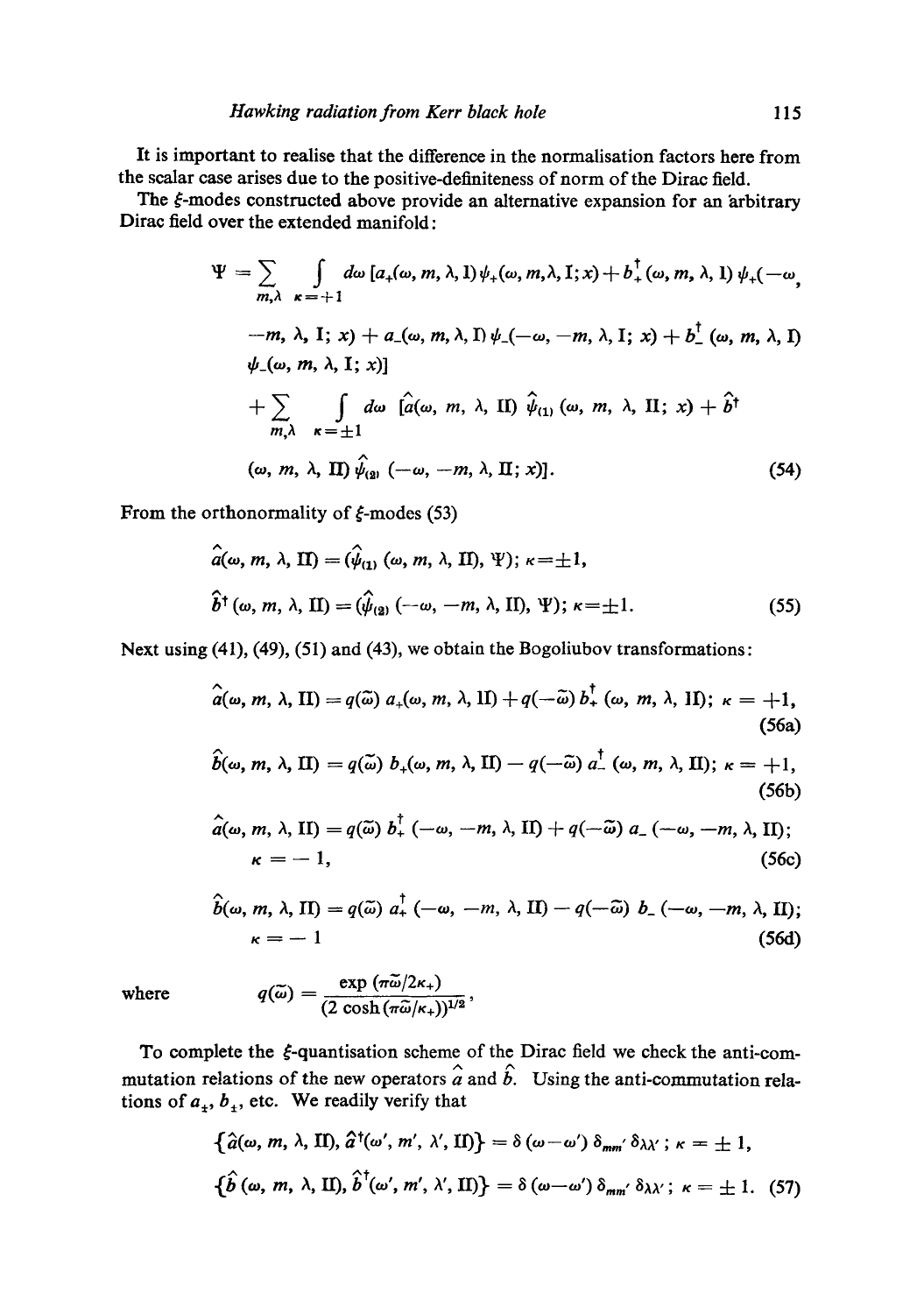All other anti-commutators are zero. The spin half  $\xi$ -vacuum is defined by

$$
a_{\pm}(\omega, m, \lambda, \mathbf{I}) |0\rangle_{\xi} = b_{\pm}(\omega, m, \lambda, \mathbf{I}) |0\rangle_{\xi}; \kappa = +1,
$$
  

$$
\hat{a}(\omega, m, \lambda, \mathbf{I}) |0\rangle_{\xi} = \hat{b}(\omega, m, \lambda, \mathbf{I}) |0\rangle_{\xi}; \kappa = \pm 1.
$$
 (58)

## **4. Vacuum expectation value of energy-momentum** tensor

### 4.1. *The scalar field*

The stress energy tensor density of a scalar field in curved space time given by

$$
T^{\mu\nu}=(-g)^{\frac{1}{2}}/2\big[\left(g^{\mu\alpha}g^{\nu\beta}+g^{\mu\beta}g^{\nu\alpha}-g^{\alpha\beta}g^{\mu\nu}\right)\partial_{\alpha}\Phi^{\dagger}\partial_{\beta}\Phi+\mu^{2}g^{\mu\nu}\Phi^{\dagger}\Phi].
$$
\n(59)

To exhibit the difference between the two schemes we give the expectation value of  $T^{\mu\nu}$  in both the  $\eta$  and  $\xi$ -vacuum states in the usual exterior region (+). The  $\eta$ -vacuum case is well known *(Unruh 1974; Ford 1975)* and we omit the details. From **(59), (14), (19) and (20)** one gets:

$$
\eta \langle 0 | T^{\mu\nu} | 0 \rangle_{\eta} = (-g)^{1/2} / 2 \left[ (g^{\mu a} g^{\nu \beta} + g^{\mu \beta} g^{\nu a} - g^{\alpha \beta} g^{\mu \nu}) \right]
$$
  

$$
\sum_{m,\lambda,\epsilon} \int d\omega \phi_{+,a} (\omega, m, \lambda, \epsilon) \phi_{+,a}^{*} (\omega, m, \lambda, \epsilon)
$$
  

$$
+ \mu^{2} g^{\mu\nu} \sum_{m,\lambda,\epsilon} \int d\omega \phi_{+} (\omega, m, \lambda, \epsilon) \phi_{+}^{*} (\omega, m, \lambda, \epsilon) \right].
$$
 (60)

Using the asymptotic forms (8) of the solutions (7) we obtain

$$
\begin{aligned}\n\text{Lt} \quad & \eta \langle 0 \, | \, T^{\mu\nu} | 0 \, \rangle_{\eta} = -\frac{\sin \theta}{2\pi} \quad \sum_{m,\lambda} \quad \Big[ \, \int_{\kappa = +1}^{1} d\omega \, | \, S \, |^{2} \, \omega \, (1 - |A_{I}|^{2}) \\
& \quad - \int_{\kappa = +1}^{1} d\omega \, | \, S \, |^{2} \left[ \frac{k\omega}{\tilde{\omega}} \, | \, B_{II} \, |^{2} \right].\n\end{aligned}\n\tag{61}
$$

The outgoing energy flux across a surface at infinity is

$$
\frac{dE}{dt} = \int_{r \to \infty} d\theta \, d\phi \, \langle \, 0 \, | \, T^{rt} \, | \, 0 \, \rangle \tag{62}
$$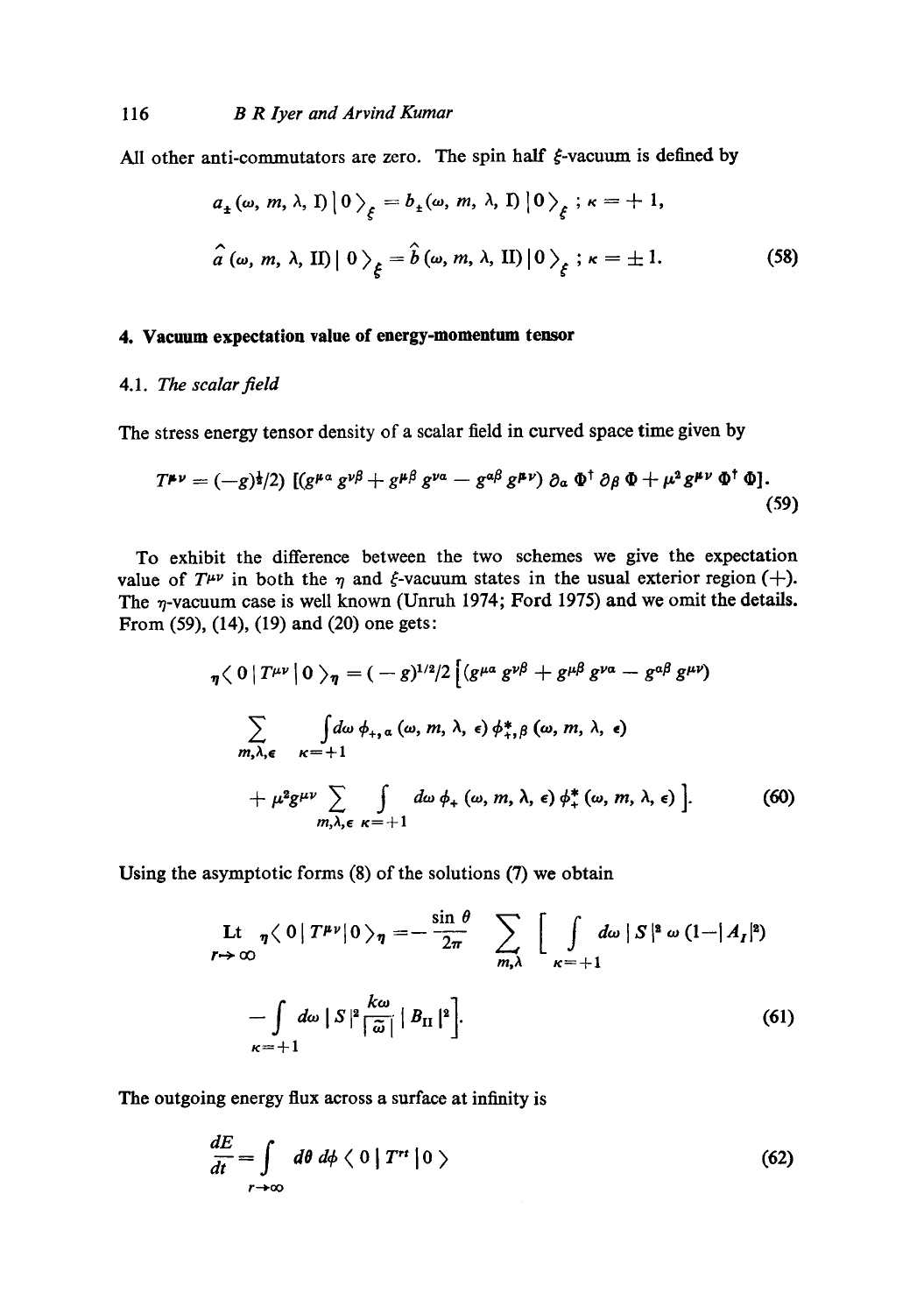From (61), using the Wronskian relations (10), we get

$$
\frac{dE}{dt} = -\frac{1}{2\pi} \sum_{\substack{m,\lambda \ \omega \tilde{\omega} < 0 \\ |\omega| > \mu}} d\omega \, |\omega| \, (1 - |A_{\rm I}|^2),\tag{63}
$$

$$
= -\frac{1}{2\pi} \Big[ \sum_{m\Omega > \mu} \int_{\mu}^{m\Omega} d\omega \mid \omega \mid \sum_{\lambda} (1 - |A_{\mathcal{I}}|^2)
$$
  
+ 
$$
\sum_{m\Omega < -\mu} \int_{m\Omega}^{-\mu} d\omega \mid \omega \mid \sum_{\lambda} (1 - |A_{\mathcal{I}}|^2) \Big]
$$
(64)

which using (10a) gives

$$
dE/dt > 0. \tag{65}
$$

This gives the scalar particle emission in the classical super-radiant modes. Next for the  $\xi$ -vacuum we obtain

$$
\xi \langle 0 | T^{\mu\nu} | 0 \rangle_{\xi} =
$$
\n
$$
(-g)^{1/2}/2 \Big[ (g^{\mu\alpha} g^{\nu\beta} + g^{\mu\beta} g^{\nu\alpha} - g^{\alpha\beta} g^{\mu\nu})
$$
\n
$$
\Big( \sum_{m,\lambda} \int_{\kappa=+1}^{\infty} d\omega \phi_{+,a} (\omega, m, \lambda, \Gamma) \phi_{+, \beta}^{*} (\omega, m, \lambda, \Gamma)
$$
\n
$$
+ \sum_{m,\lambda} \int_{\kappa=+1}^{\infty} d\omega p^{2} (\tilde{\omega}) \phi_{+,a} (\omega, m, \lambda, \Pi) \phi_{+, \beta}^{*} (\omega, m, \lambda, \Pi) \Big]
$$
\n
$$
+ \mu^{2} g^{\mu\nu} \Big( \sum_{m,\lambda} \int_{\kappa=+1}^{\infty} d\omega \phi_{+} (\omega, m, \lambda, \Gamma) \phi_{+}^{*} (\omega, m, \lambda, \Gamma)
$$
\n
$$
+ \sum_{m,\lambda} \int_{\kappa=+1}^{\infty} d\omega p^{2} (\tilde{\omega}) \phi_{+} (\omega, m, \lambda, \Pi) \phi_{+}^{*} (\omega, m, \lambda, \Pi) \Big]. \qquad (66)
$$

Using (66), (7) and (8), (62) then yields

$$
\frac{dE}{dt} = \frac{1}{2\pi} \sum_{m,\lambda} \left[ - \int_{\kappa = +1} d\omega \, \omega \, (1 - |A_{\text{I}}|^2) \right. \left. + \int_{\kappa = \pm 1} d\omega \, p^2 \left( \tilde{\omega} \right) \frac{k\omega}{|\tilde{\omega}|} |B_{\text{II}}|^2 \right]. \tag{67}
$$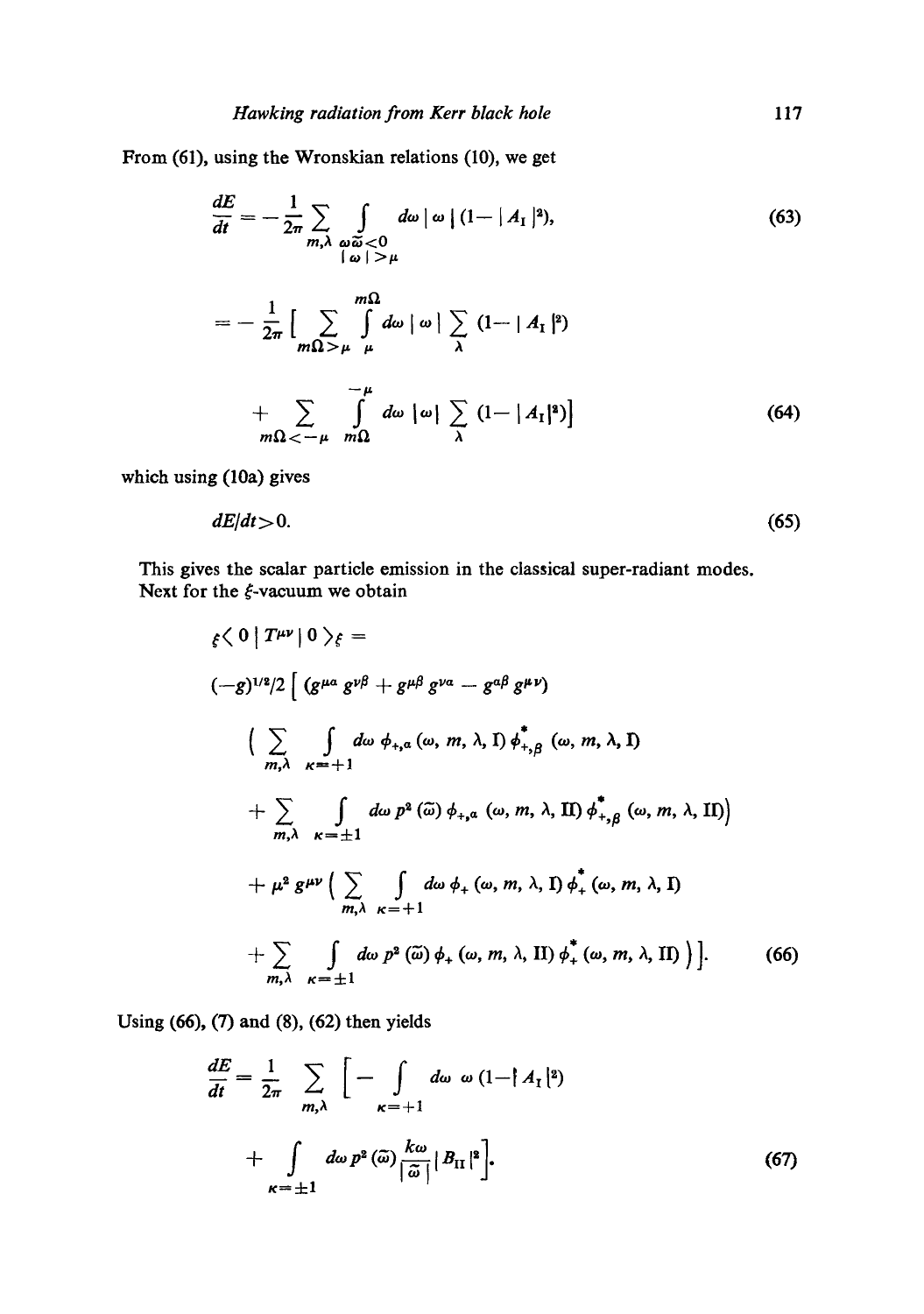Using Wronskian relations (10), a straightforward manipulation puts (67) in the form,

$$
\frac{dE}{dt} = \frac{1}{2\pi} \Bigg[ \sum_{m,\lambda} \int_{\mu}^{\infty} d\omega \, \frac{\omega}{\exp(2\pi \tilde{\omega}/\kappa_{+}) - 1} \, [(1 - |A_{I}(\omega, m, \lambda)|^{2}) + (1 - |A_{I}(-\omega, -m, \lambda)|^{2})]. \tag{68}
$$

Using (10a) it is easily established that

$$
dE/dt > 0. \tag{69}
$$

Equation (68) gives the Hawking radiation of scalar quanta from a Kerr black hole, with its Planckian spectrum associated with the temperature

$$
T = \frac{\kappa_+}{2\pi} = \frac{r_+ - r_-}{4\pi (r_+^2 + a^2)},\tag{70}
$$

in agreement with previous calculations based on Hawking's method (De Witt and references therein). In the limit when  $T$  is small (i.e. when the mass of the black hole is large) (68) reduces exactly to (64), that is, the Hawking effect reduces to the Unruh-Starobinsky effect.

#### 4.2. *The spin-half field*

The energy momentum tensor density for the spin half field is given by

$$
T_{\mu\nu} = \frac{i}{4} (-g)^{1/2} \left[ \overline{\Psi} \gamma_{\mu} \nabla_{\nu} \Psi + \overline{\Psi} \gamma_{\nu} \nabla_{\mu} \Psi \right. - \left( \nabla_{\mu} \overline{\Psi} \right) \gamma_{\nu} \Psi - \left( \nabla_{\nu} \overline{\Psi} \right) \gamma_{\mu} \Psi \right]. \tag{71}
$$

The calculation of the expectation value of  $T_{\mu\nu}$  in the  $\eta$ -vacuum for the usual exterior region is given in Iyer and Kumar (1978a). The results are:

$$
\eta \langle 0 | T_{rt} | 0 \rangle_{\eta} \longrightarrow -\frac{\sin \theta}{2^{1/2} \pi} \sum_{\substack{\omega \\ |\omega| > \mu}} \int_{\omega} d\omega |\omega| \sum_{\lambda} (|S^{\dagger}|^2 + |S^{-}|^2) \times
$$
  
(1- |B<sub>1</sub>|<sup>2</sup>). (72)

Therefore 
$$
\frac{dE}{dt} = \frac{1}{2^{1/2}\pi} \left[ \sum_{m} \int_{\substack{\omega \\ \omega \\ \omega \end{pmatrix}} d\omega \mid \omega \mid \sum_{\lambda} (1 - |B_{\text{I}}(\omega, m, \lambda)|^2) \right],
$$
(73)

$$
= \frac{1}{2^{1/2}\pi} \left[ \sum_{m\Omega > \mu} \int_{\mu}^{m\Omega} d\omega \, |\, \omega \right] \sum_{\lambda} (1 - |B_I(\omega, m, \lambda)|^2) + \sum_{m\Omega < -\mu} \int_{m\Omega}^{-\mu} d\omega \, |\, \omega \left[ \sum_{\lambda} (1 - |B_I(\omega, m, \lambda)|^2) \right]. \tag{74}
$$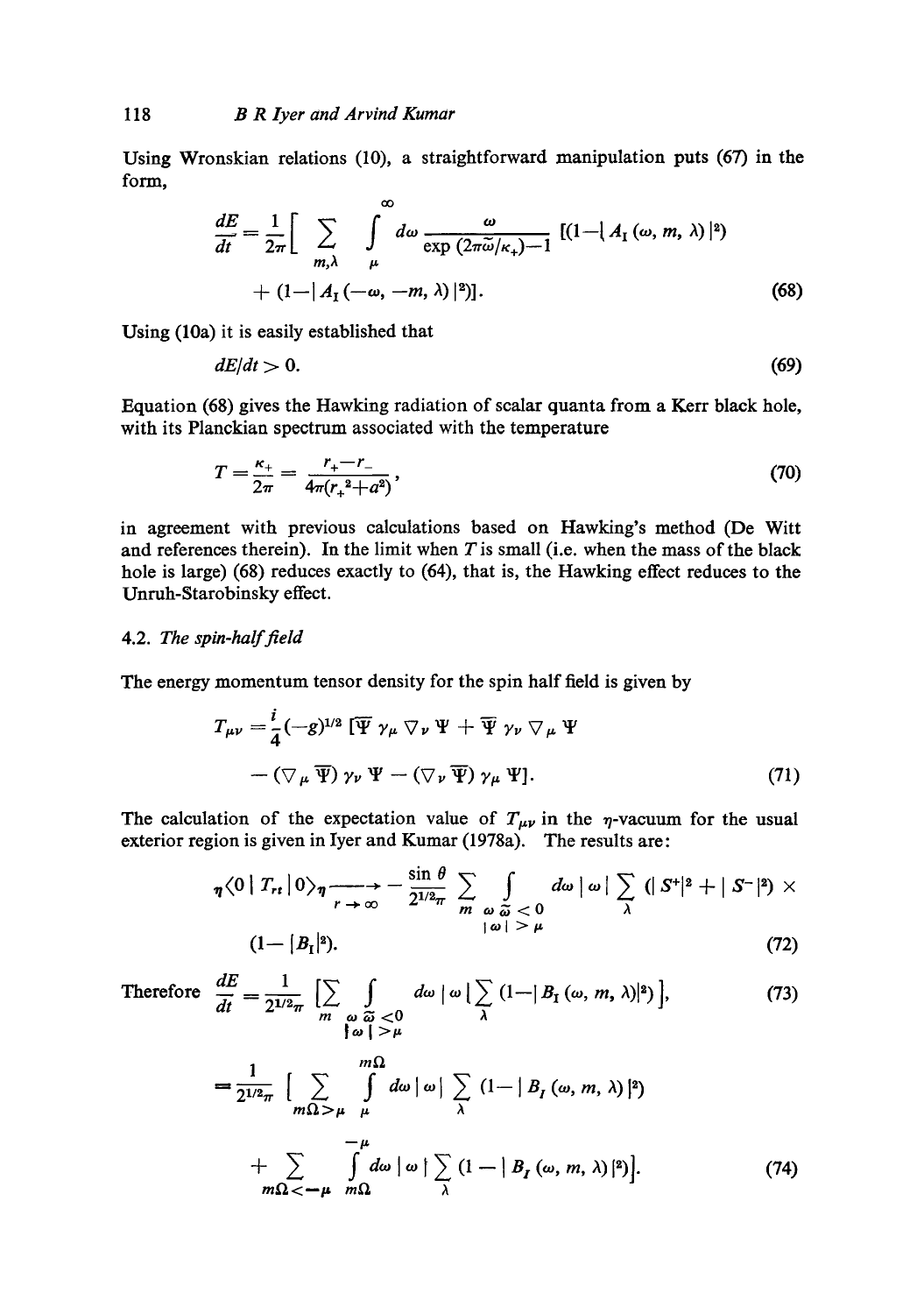Using the Wronskian relation, (39a), we have

$$
dE/dt > 0, \tag{75}
$$

which is the Unruh-Starobinsky effect for the Dirac quanta.

Next employing the  $\xi$ -expansion (54), of the Dirac field and going over to Chandrasekhar's representation the expectation value of  $T_{\mu\nu}$  in the  $\xi$ -vacuum can be obtained in a manner similar to the  $\eta$ -case. The final result is:

$$
\xi^{(0)}\Big|T_{r_1}\Big|0\Big\rangle_{\xi} \longrightarrow
$$
\n
$$
\frac{1}{2^{1/2}\pi}\Big[\sum_{m} \int d\omega \omega \sum_{\kappa=+1} \left(|S^+|^2+|S^-|^2\right) \left(|B_I|^2-1\right)+\sum_{m} \int d\omega \omega q^2(\tilde{\omega})
$$
\n
$$
\times \sum_{\lambda} \left(|S^+|^2+|S^-|^2\right) \left\{1-\frac{\omega^2}{\mu^2}\Big[1-\left(1-\frac{\mu^2}{\omega^2}\right)^{1/2}\Big]^2\right\}\Big|B_{\Pi}|^2\Big], \quad (76)
$$

where  $S^{\pm} \equiv S^{\pm}$  (--0

$$
\omega, -m, \lambda), B_{\mathrm{I},\,\mathrm{II}} \equiv B_{\mathrm{I},\,\mathrm{II}} \, (-\omega, -m, \lambda).
$$

Using Wronskian relation (39b), and the equation above, (62) gives

$$
\frac{dE}{dt} = \frac{1}{2^{1/2}\pi} \Big[ \sum_{m} \int d\omega \, \omega \sum_{\kappa = +1} (1 - |B_{\Gamma}|^2) - \sum_{m} \int d\omega \, \omega q^2(\widetilde{\omega}) \sum_{\lambda} (1 - |B_{\Gamma}|^2) \Big]
$$
(77)

which after a straightforward manipulation can be brought in the form

$$
\frac{dE}{dt} = \frac{1}{2^{1/2}\pi} \sum_{m, \lambda} \int_{\mu}^{\infty} d\omega \frac{\omega}{\exp(2\pi \tilde{\omega}/\kappa_{+}) + 1} [(1 - |B_{I}(\omega, m, \lambda)|^{2}) + (1 - |B_{I}(-\omega, -m, \lambda)|^{2}].
$$
\n(78)

Again using (39a) it is seen that

$$
dE/dt > 0. \tag{79}
$$

Equation (78) is the main new result of this work, based on the  $\xi$ -quantisation scheme for Dirac field developed in  $\S$ 3. It explicitly gives the Hawking radiation of Dirac quanta from a rotating black hole. The appropriate Fermi-Dirae distribution has emerged as naturally for the Dirae case as the corresponding Bose-Einstein distribution emerges for the scalar ease. The temperature associated with the emission is the same as for the scalar case, as would be naturally desired if the black hole is to be charaeterised by a temperature. For a massive Kerr black hole, that is, in the  $T\rightarrow 0$  limit, (78) reduces exactly to (74) showing as before that in this limit Hawking effect reduces to the Unruh-Starobinsky effect. Thus for a cold Kerr black hole the thermal radiation dies down and one is left with the spontaneous particle ereation in the elassieal super-radiant modes arising purely from the rotation of the black hole.